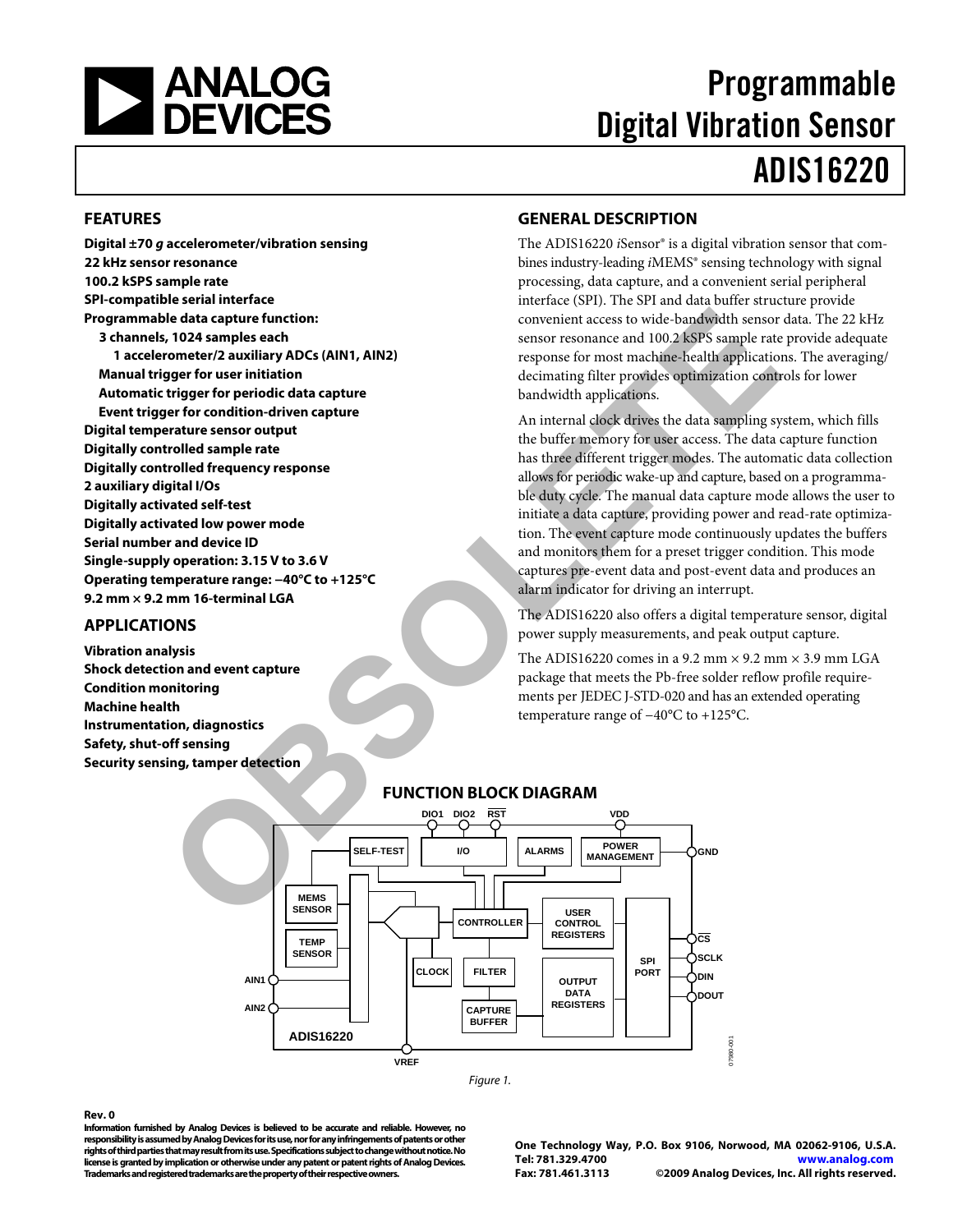## **TABLE OF CONTENTS**

### <span id="page-1-0"></span>**REVISION HISTORY**

12/09-Revision 0: Initial Version

 $\sum$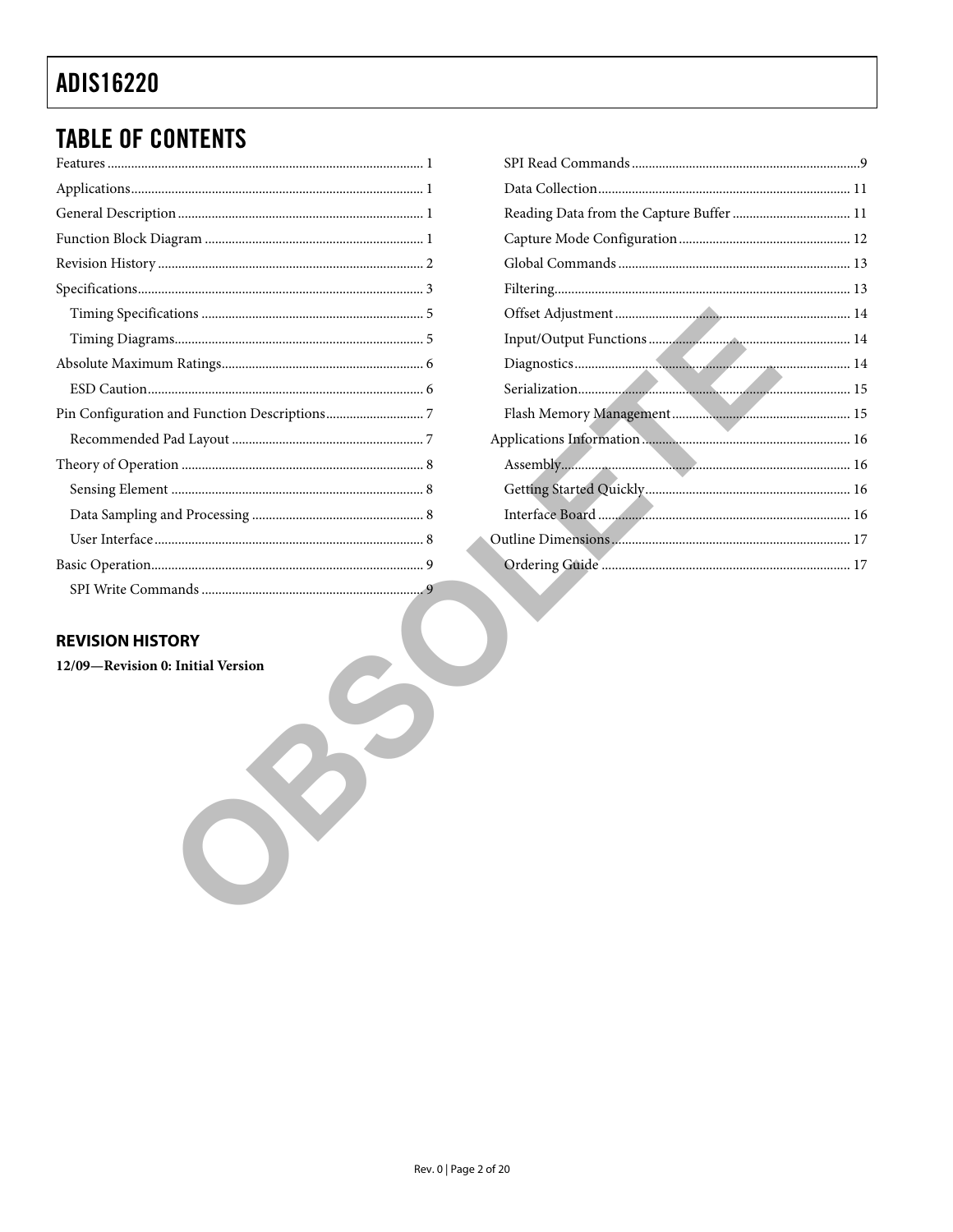## <span id="page-2-0"></span>**SPECIFICATIONS**

TA = −40°C to +125°C, VDD = 3.3 V, ±1 *g*, unless otherwise noted.

### **Table 1.**

| <b>Parameter</b>                        | <b>Conditions</b>                      | Min     | <b>Typ</b>     | <b>Max</b> | Unit           |
|-----------------------------------------|----------------------------------------|---------|----------------|------------|----------------|
| <b>ACCELEROMETER</b>                    |                                        |         |                |            |                |
| <b>Measurement Range</b>                | $T_A = 25^{\circ}C$                    | $-70$   |                | $+70$      | g              |
| Sensitivity                             | $T_A = 25^{\circ}C$                    |         | 19.073         |            | mg/LSB         |
| Sensitivity Error                       | $T_A = 25^{\circ}C$                    |         | ±5             |            | $\%$           |
| Sensitivity Temperature Coefficient     |                                        |         | ±310           |            | ppm/°C         |
| Nonlinearity                            | With respect to full scale             |         | ±0.2           | ±2         | $\%$           |
| <b>Cross-Axis Sensitivity</b>           |                                        |         | ±2             |            | $\%$           |
| Alignment Error                         | With respect to package                |         | $\pm 1$        |            | Degree         |
| <b>Offset Error</b>                     | $T_A = 25^{\circ}C$                    | $-19.1$ |                | $+19.1$    | $\mathsf g$    |
| Offset Temperature Coefficient          |                                        |         | ±5             |            | mg/C           |
| <b>Output Noise</b>                     | $T_A = 25^{\circ}$ C, AVG_CNT = 0x0000 |         | 507            |            | mg rms         |
| <b>Output Noise Density</b>             | $T_A = 25^{\circ}$ C, 10 Hz to 1 kHz   |         | $\overline{4}$ |            | $mg/\sqrt{Hz}$ |
| Sensor Resonant Frequency               |                                        |         | 22             |            | kHz            |
| Self-Test Response                      |                                        | 917     | 1310           | 1703       | LSB            |
| AUXILIARY INPUTS (AIN1, AIN2)           |                                        |         |                |            |                |
| Resolution <sup>1</sup>                 |                                        |         | 12             |            | <b>Bits</b>    |
| Sensitivity                             |                                        |         | 305.18         |            | µV/LSB         |
| <b>Integral Nonlinearity</b>            |                                        |         | 2.4            |            | <b>LSB</b>     |
| <b>Differential Nonlinearity</b>        |                                        |         | 4              |            | <b>LSB</b>     |
| Offset                                  |                                        |         | VDD/2          |            | $\mathsf{V}$   |
| <b>Offset Error</b>                     |                                        |         | ±20.4          |            | <b>LSB</b>     |
| Input Range                             |                                        | 0       |                | <b>VDD</b> | $\vee$         |
| Input Capacitance                       |                                        |         | 20             |            | pF             |
| <b>ON-CHIP VOLTAGE REFEERENCE</b>       |                                        |         |                |            |                |
| Output Level                            |                                        |         | 2.5            |            | $\sf V$        |
| Accuracy                                |                                        |         | ±5             |            | mV             |
| <b>Temperature Coefficient</b>          |                                        |         | ±40            |            | ppm/°C         |
| Output Impedance                        |                                        |         | 70             |            | Ω              |
| LOGIC INPUTS <sup>2</sup>               |                                        |         |                |            |                |
| Input High Voltage, VINH                |                                        | 2.0     |                |            | $\mathsf{V}$   |
| Input Low Voltage, VINL                 |                                        |         |                | 0.8        | V              |
| Logic 1 Input Current, I <sub>INH</sub> | $V_{IH} = 3.3 V$                       |         | ±0.2           | ±1         | μA             |
| Logic 0 Input Current, IINL             | $V_{IL} = 0 V$                         |         |                |            |                |
| All Except RST                          |                                        |         | $-40$          | $-60$      | μA             |
| <b>RST</b>                              |                                        |         | $-1$           |            | mA             |
| Input Capacitance, CIN                  |                                        |         | $10\,$         |            | pF             |
| DIGITAL OUTPUTS <sup>2</sup>            |                                        |         |                |            |                |
| Output High Voltage, VOH                | $I_{\text{SOWRCE}} = 1.6 \text{ mA}$   | 2.4     |                |            | $\vee$         |
| Output Low Voltage, VoL                 | $I_{SINK} = 1.6 mA$                    |         |                | 0.4        | $\vee$         |
| <b>FLASH MEMORY</b>                     |                                        |         |                |            |                |
| Endurance <sup>3</sup>                  |                                        | 10,000  |                |            | Cycles         |
| Data Retention <sup>4</sup>             | $T_J = 85$ °C                          | 20      |                |            | Years          |
| START-UP TIME <sup>5</sup>              |                                        |         |                |            |                |
| <b>Initial Startup</b>                  |                                        |         | 160            |            | ms             |
|                                         |                                        |         |                |            |                |
| Reset Recovery (RST)                    | RST or software (GLOB_CMD)             |         | 23             |            | ms             |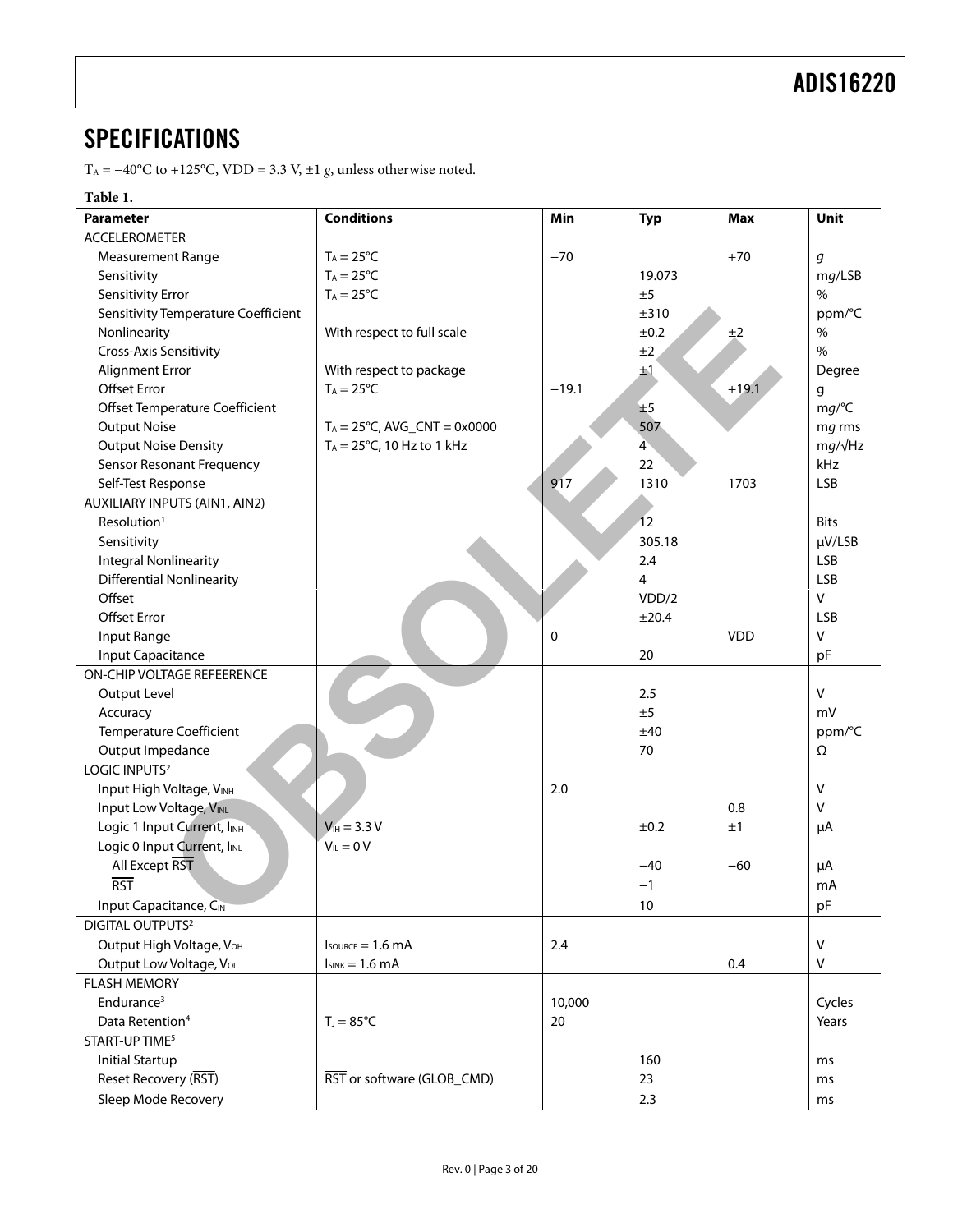<span id="page-3-0"></span>

| <b>Parameter</b>       | Conditions                             | Min  | Typ   | Max | Unit |
|------------------------|----------------------------------------|------|-------|-----|------|
| <b>CONVERSION RATE</b> | AVG $CNT = 0x0000$                     |      | 100.2 |     | kSPS |
| Clock Accuracy         |                                        |      |       |     | $\%$ |
| <b>POWER SUPPLY</b>    | Operating voltage range, VDD           | 3.15 | 3.3   | 3.6 |      |
| Power Supply Current   | Capture mode, $T_A = 25^{\circ}C$      |      | 38    | 46  | mA   |
|                        | Sleep mode, $T_A = 25^{\circ}C$<br>230 |      |       | μA  |      |
|                        | Sleep mode, $T_A = 85^{\circ}C$        | 250  |       |     | μA   |
|                        | Sleep mode, $T_A = 125^{\circ}C$       |      | 600   |     | μA   |

<sup>1</sup> A 12-bit analog-to-digital converter is used to create a 14-bit digital scale for the AIN1 and AIN2 inputs.<br><sup>2</sup> The digital I/O signals are 5 V tolerant.

<sup>3</sup> Endurance is qualified as per JEDEC Standard 22, Method A117, and measured at −40°C, +25°C, +85°C, and +125°C.<br><sup>4</sup> Retention lifetime equivalent at junction temperature (T.) = 85°C as per JEDEC Standard 22, Method A11 [Figure 16.](#page-14-2)  are Streaken and an alternative Trian and measured at  $-40^{\circ}$ C + 25°C, and + 1.25°C.<br>
Sharper, EDEC Sandard 22, Method A117, and measured at  $-40^{\circ}$ C + 25°C, and + 1.25°C.<br>
When the streaken of the data capture time, w

5 The start-up times presented do not include the data capture time, which is dependent on the AVG\_CNT register settings.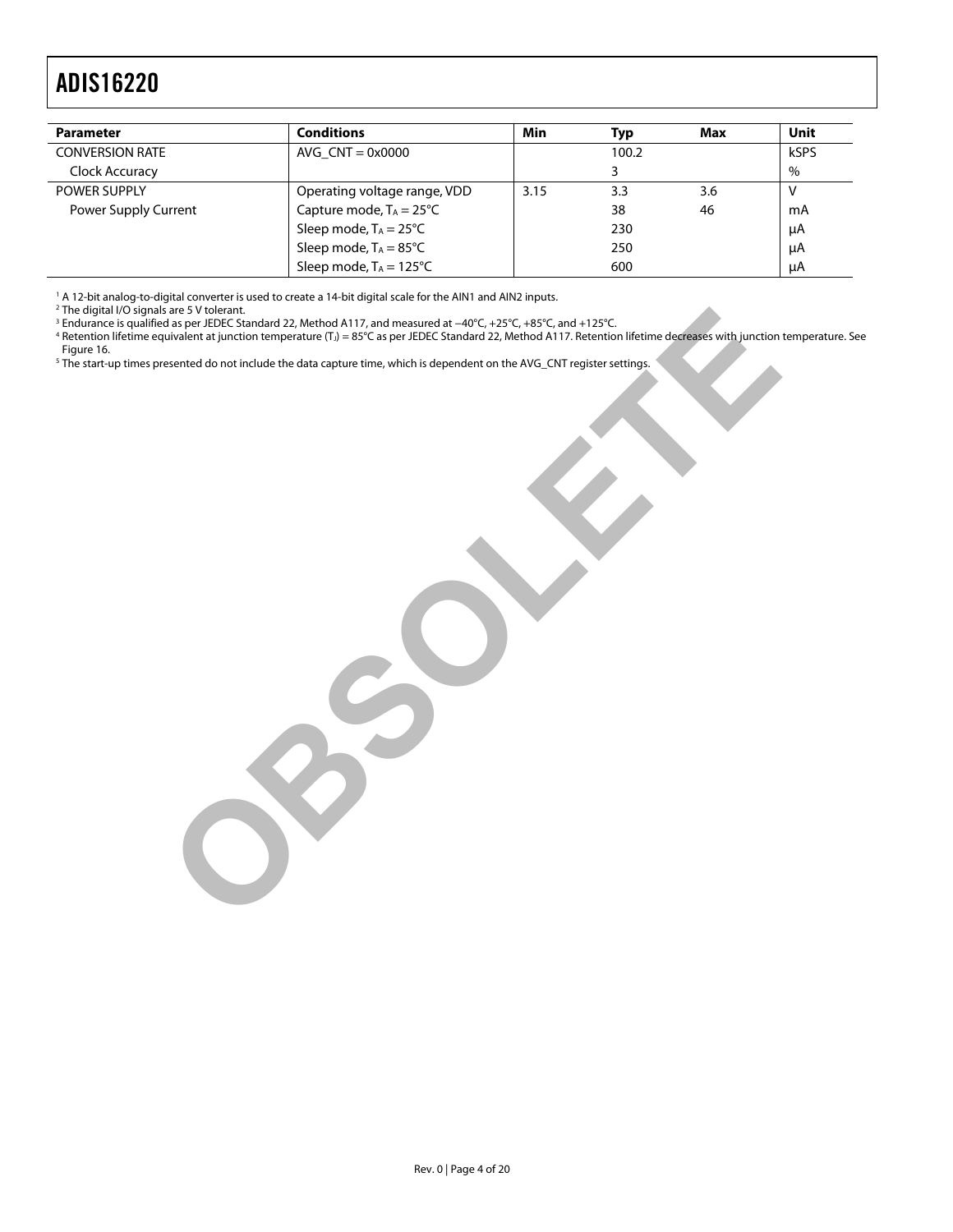## <span id="page-4-0"></span>**TIMING SPECIFICATIONS**

 $T_A = 25^{\circ}$ C, VDD = 3.3 V, unless otherwise noted.

#### **Table 2.**

| <b>Parameter</b>                  | <b>Description</b>                                                            | Min <sup>1</sup> | <b>Typ</b> | Max  | Unit       |
|-----------------------------------|-------------------------------------------------------------------------------|------------------|------------|------|------------|
| f <sub>sclk</sub>                 | <b>SCLK</b> frequency                                                         | 0.01             |            | 2.25 | <b>MHz</b> |
| <b>t</b> <sub>STALL</sub>         | Stall period between data, between 16 <sup>th</sup> and 17 <sup>th</sup> SCLK | 15.4             |            |      | μs         |
| $t_{\text{CS}}$                   | Chip select to SCLK edge                                                      | 48.8             |            |      | ns         |
| $t_{DAV}$                         | DOUT valid after SCLK edge                                                    |                  |            | 100  | ns         |
| t <sub>DSU</sub>                  | DIN setup time before SCLK rising edge                                        | 24.4             |            |      | ns         |
| $t_{DHD}$                         | DIN hold time after SCLK rising edge                                          | 48.8             |            |      | ns         |
| tsclkr, tsclkf                    | <b>SCLK</b> rise/fall times                                                   |                  |            | 12.5 | ns         |
| tsr                               | SCLK high pulse width                                                         |                  |            | 12.5 | ns         |
| tsF                               | SCLK low pulse width                                                          |                  |            | 12.5 | ns         |
| t <sub>DF</sub> , t <sub>DR</sub> | DOUT rise/fall times                                                          |                  | 5          | 12.5 | ns         |
| tses                              | CS high after SCLK edge                                                       | -5               |            |      | ns         |

<span id="page-4-1"></span><sup>1</sup> Guaranteed by design, not tested.

### **TIMING DIAGRAMS**



Figure 3. DIN Bit Sequence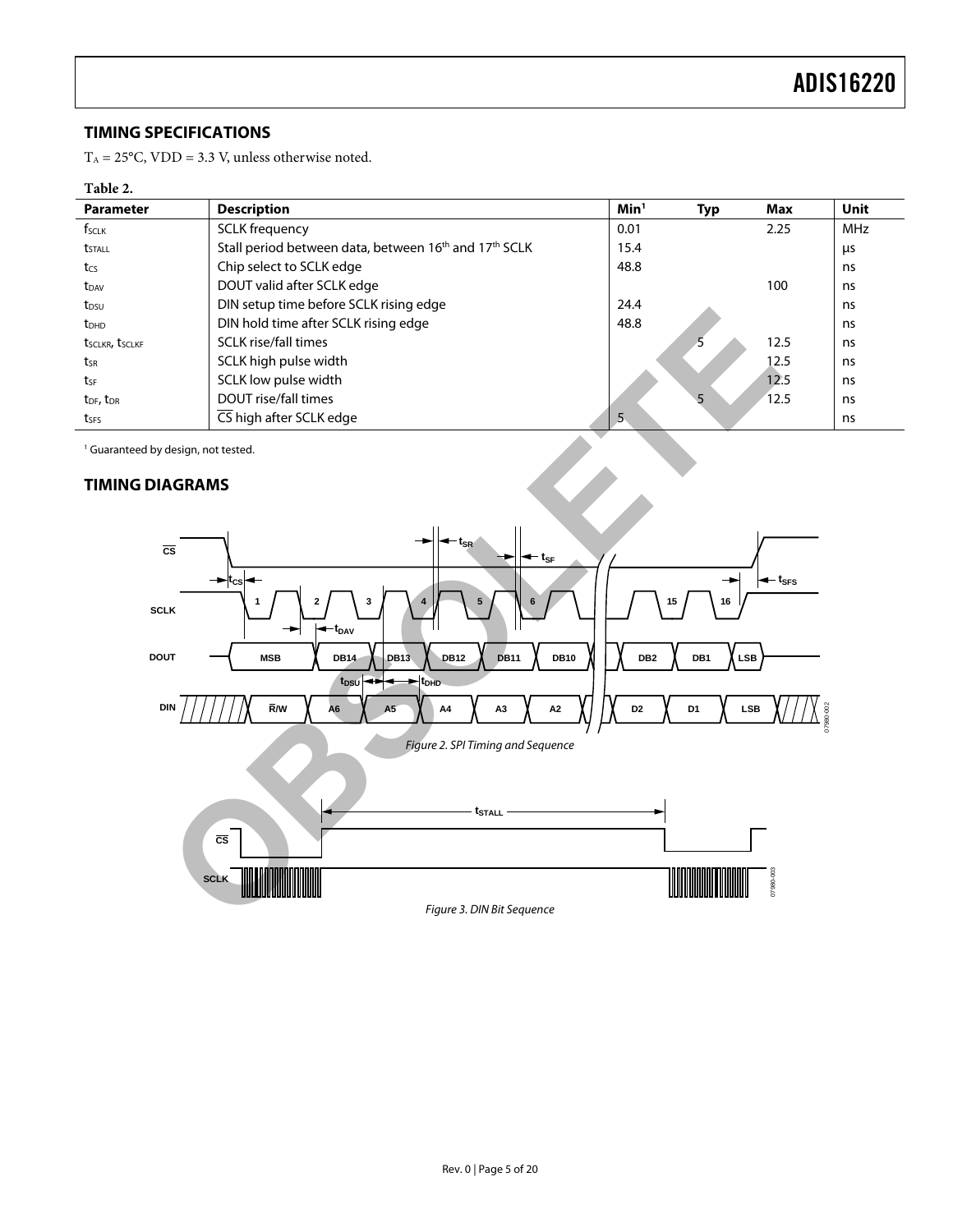## <span id="page-5-0"></span>ABSOLUTE MAXIMUM RATINGS

#### **Table 3.**

| <b>Parameter</b>                   | Rating                               |
|------------------------------------|--------------------------------------|
| Acceleration                       |                                      |
| Any Axis, Unpowered                | 2000 q                               |
| Any Axis, Powered                  | 2000 q                               |
| VDD to GND                         | $-0.3 V$ to $+6.0 V$                 |
| Digital Input Voltage to GND       | $-0.3$ V to $+5.3$ V                 |
| Digital Output Voltage to GND      | $-0.3$ V to VDD + 0.3 V              |
| Analog Inputs to GND               | $-0.3$ V to $+3.6$ V                 |
| <b>Operating Temperature Range</b> | $-40^{\circ}$ C to +125 $^{\circ}$ C |
| Storage Temperature Range          | $-65^{\circ}$ C to $+125^{\circ}$ C  |

Stresses above those listed under Absolute Maximum Ratings may cause permanent damage to the device. This is a stress rating only; functional operation of the device at these or any other conditions above those indicated in the operational section of this specification is not implied. Exposure to absolute maximum rating conditions for extended periods may affect device reliability. Solution and the state of the state of the state of the state of the state of the state of the state and the state of the state of the state of the state of the state of the state of the state of the state of the state of

#### **Table 4. Package Characteristics**

| Package Type     | UJA               | θıc              | <b>Device Weight</b> |
|------------------|-------------------|------------------|----------------------|
| 16-Terminal I GA | $250^{\circ}$ C/W | $25^{\circ}$ C/W | 0.6 a                |

#### <span id="page-5-1"></span>**ESD CAUTION**



ESD (electrostatic discharge) sensitive device.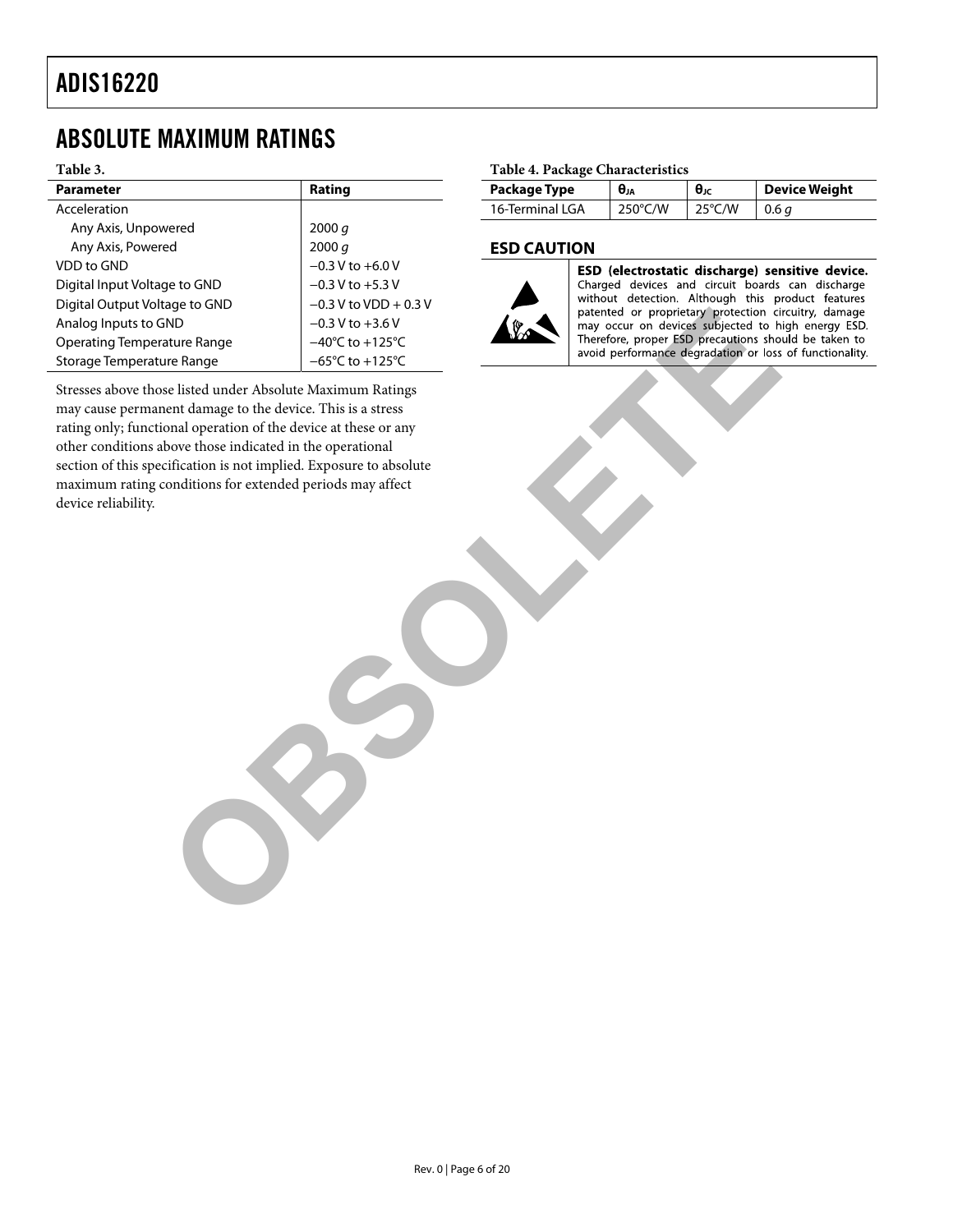## <span id="page-6-0"></span>PIN CONFIGURATION AND FUNCTION DESCRIPTIONS



Figure 4. Pin Configuration

**Table 5. Pin Function Descriptions** 

|                                                                                                                                                                                                                                                                       | $\overline{\text{cs}}$<br>$\sqrt{5}$<br>δ<br><b>NOTES</b><br>1. NC = NO CONNECT.<br>2. THIS IS NOT AN ACTUAL TOP VIEW, BECAUSE THE PINS ARE NOT VISIBLE FROM THE TOP. THIS IS | (Not to Scale)<br> ⊶<br>$\overline{7}$<br>$\boxed{8}$<br>$\overline{6}$<br>DIO <sub>2</sub><br>$\overline{g}$<br>$\tilde{\mathbf{z}}$ | RST                                  |  |  |
|-----------------------------------------------------------------------------------------------------------------------------------------------------------------------------------------------------------------------------------------------------------------------|-------------------------------------------------------------------------------------------------------------------------------------------------------------------------------|---------------------------------------------------------------------------------------------------------------------------------------|--------------------------------------|--|--|
|                                                                                                                                                                                                                                                                       | A LAYOUT VIEW THAT REPRESENTS THE PIN CONFIGURATION IF THE PACKAGE IS LOOKED<br>THROUGH FROM THE TOP. THIS CONFIGURATION IS PROVIDED FOR PCB LAYOUT PURPOSES.                 |                                                                                                                                       |                                      |  |  |
|                                                                                                                                                                                                                                                                       |                                                                                                                                                                               | Figure 4. Pin Configuration                                                                                                           |                                      |  |  |
| <b>Table 5. Pin Function Descriptions</b>                                                                                                                                                                                                                             |                                                                                                                                                                               |                                                                                                                                       |                                      |  |  |
| Pin No.                                                                                                                                                                                                                                                               | <b>Mnemonic</b>                                                                                                                                                               | Type <sup>1</sup>                                                                                                                     | <b>Description</b>                   |  |  |
| $\mathbf{1}$                                                                                                                                                                                                                                                          | <b>SCLK</b>                                                                                                                                                                   |                                                                                                                                       | SPI, Serial Clock.                   |  |  |
| 2                                                                                                                                                                                                                                                                     | <b>DOUT</b>                                                                                                                                                                   | O <sup>2</sup>                                                                                                                        | SPI, Data Output.                    |  |  |
| 3                                                                                                                                                                                                                                                                     | <b>DIN</b>                                                                                                                                                                    |                                                                                                                                       | SPI, Data Input.                     |  |  |
| 4                                                                                                                                                                                                                                                                     | $\overline{CS}$                                                                                                                                                               |                                                                                                                                       | SPI, Chip Select.                    |  |  |
| 5                                                                                                                                                                                                                                                                     | DIO1                                                                                                                                                                          | 1/O                                                                                                                                   | Digital Input/Output.                |  |  |
| 6                                                                                                                                                                                                                                                                     | DIO <sub>2</sub>                                                                                                                                                              | 1/O                                                                                                                                   | Digital Input/Output.                |  |  |
| 7, 8, 10, 11                                                                                                                                                                                                                                                          | <b>NC</b>                                                                                                                                                                     | N/A                                                                                                                                   | No Connect.                          |  |  |
| 9                                                                                                                                                                                                                                                                     | $\overline{RST}$                                                                                                                                                              |                                                                                                                                       | Reset, Active Low.                   |  |  |
| 12                                                                                                                                                                                                                                                                    | AIN <sub>2</sub>                                                                                                                                                              |                                                                                                                                       | Analog Input Channel 2.              |  |  |
| 13                                                                                                                                                                                                                                                                    | <b>VDD</b>                                                                                                                                                                    | S                                                                                                                                     | Power Supply, 3.3 V.                 |  |  |
| 14                                                                                                                                                                                                                                                                    | AIN1                                                                                                                                                                          |                                                                                                                                       | Analog Input Channel 1.              |  |  |
| 15                                                                                                                                                                                                                                                                    | <b>VREF</b>                                                                                                                                                                   | O                                                                                                                                     | Voltage Reference for AIN1 and AIN2. |  |  |
| 16                                                                                                                                                                                                                                                                    | <b>GND</b>                                                                                                                                                                    | S                                                                                                                                     | Ground.                              |  |  |
| $1 S =$ supply; O = output; $I =$ input; $I/O =$ input/output.<br><sup>2</sup> DOUT is an output when $\overline{CS}$ is low. When $\overline{CS}$ is high, DOUT is in a three-state, high impedance mode.<br><b>RECOMMENDED PAD LAYOUT</b><br>4.1865<br>2.6955<br>8× |                                                                                                                                                                               |                                                                                                                                       |                                      |  |  |
|                                                                                                                                                                                                                                                                       |                                                                                                                                                                               |                                                                                                                                       |                                      |  |  |

### <span id="page-6-2"></span><span id="page-6-1"></span>**RECOMMENDED PAD LAYOUT**



Figure 5. Recommended of a Pad Layout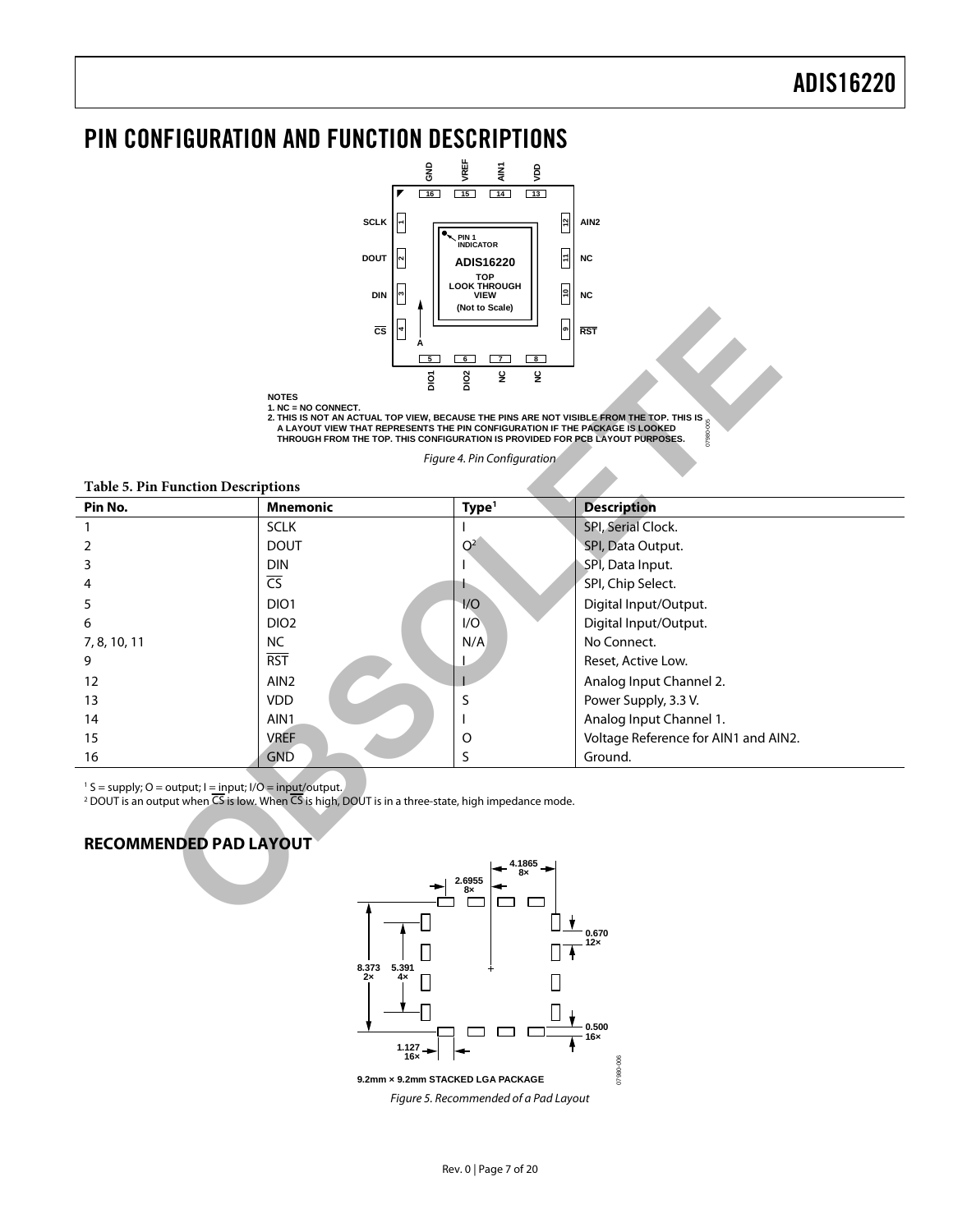## <span id="page-7-0"></span>THEORY OF OPERATION

The ADIS16220 is a wide-bandwidth, digital acceleration sensor for vibration analysis. This sensing system collects data autonomously and makes it available to any processor system that supports a 4-wire serial peripheral interface (SPI).

### <span id="page-7-1"></span>**SENSING ELEMENT**

Digital vibration sensing in the ADIS16220 starts with a widebandwidth MEMS accelerometer core that provides a linear motion-to-electrical transducer function[. Figure 6 p](#page-7-4)rovides a basic physical diagram of the sensing element and its response to linear acceleration. It uses a fixed frame and a moving frame to form a differential capacitance network that responds to linear acceleration. Tiny springs tether the moving frame to the fixed frame and govern the relationship between acceleration and physical displacement. A modulation signal on the moving plate feeds through each capacitive path into the fixed frame plates and into a demodulation circuit, which produces the electrical signal that is proportional to the acceleration acting on the device.



### <span id="page-7-4"></span><span id="page-7-2"></span>**DATA SAMPLING AND PROCESSING**

The analog acceleration signal feeds into an analog-to-digital (ADC) converter stage, which passes digitized data into the controller. The controller processes the acceleration data, stores it in the capture buffer, and manages access to it using the SPI/register user interface. Processing options include offset adjustment, filtering, and checking for preset alarm conditions.



<span id="page-7-3"></span>**USER INTERFACE** 

## **SPI Interface**

The user registers control operation and manage user access to both sensor data and configuration inputs. Each 16-bit register has its own unique bit assignment and has two addresses: one for its upper byte and one for its lower byte. Table 8 provides a memory map for each register, along with their function and lower byte address. Each data collection and configuration commands both use the SPI, which consists of four wires. The chip select  $(\overline{CS})$  signal activates the SPI interface and the serial clock (SCLK) synchronizes the serial data lines. Input commands clock into the DIN pin, one bit at a time, on the SCLK rising edge, and output data clocks out of the DOUT pin on the SCLK falling edge. As a SPI slave device, the DOUT contents reflect the information requested using a DIN command. at transacter interior for the sensing element and its response<br>
Trans a fixed frame and a moving frame and a moving frame and a moving frame and a moving frame to the stating element and its response<br>
Equal 2.5 implified

### **Dual Memory Structure**

The user registers provide addressing for all input/output operations on the SPI interface. The control registers use a dual memory structure. The SRAM controls operation while the part is on, and facilitates all user configuration inputs. The flash memory provides nonvolatile storage for control registers that have flash backup (see Table 8). Storing configuration data in the flash memory requires a manual, flash update command (GLOB\_  $CMD[12] = 1$ ,  $DIN = 0xBF10$ . When the device powers on or resets, the flash memory contents load into the SRAM, and then the device starts producing data according to the configuration in the control registers.



Figure 8. SRAM and Flash Memory Diagram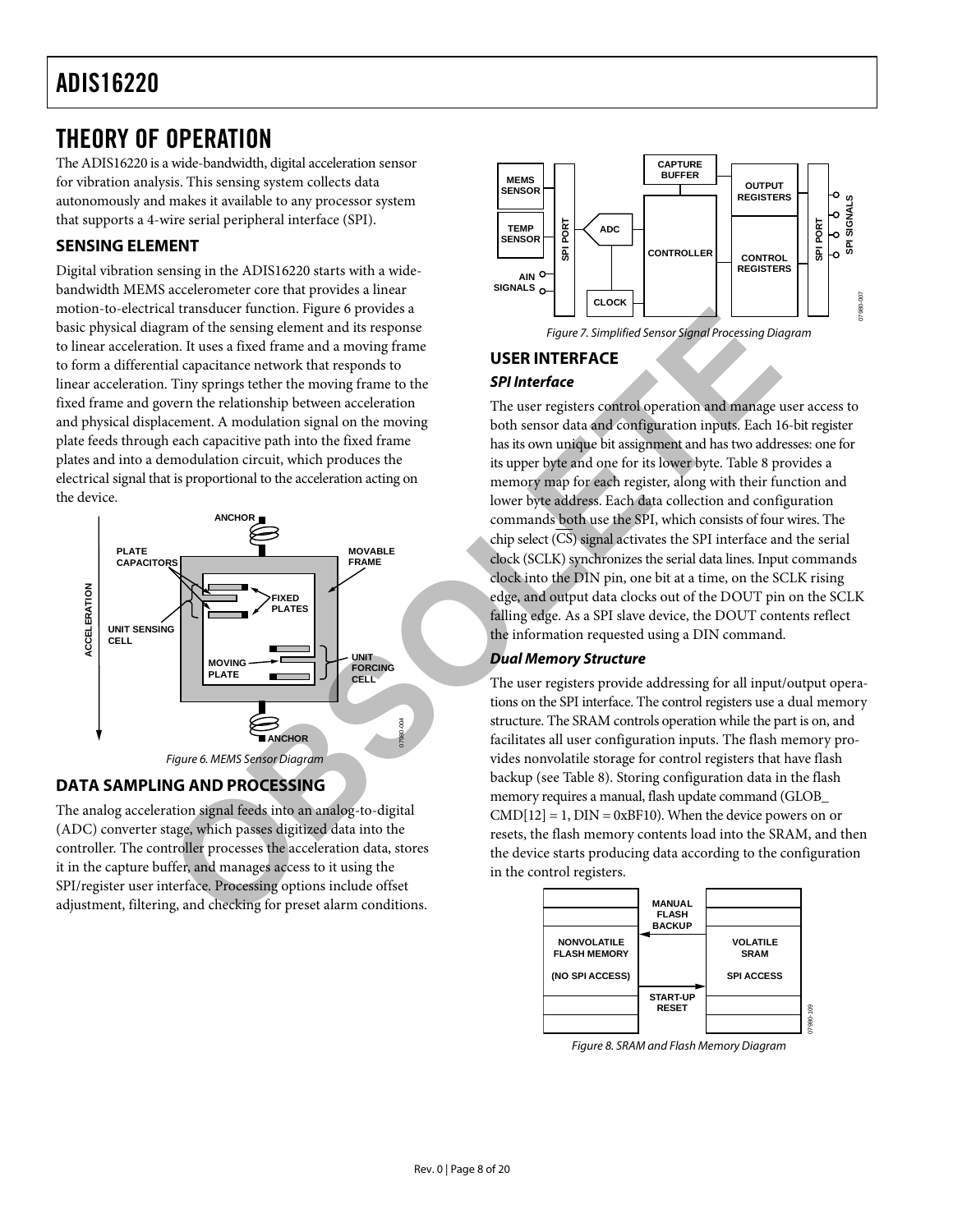## <span id="page-8-1"></span><span id="page-8-0"></span>BASIC OPERATION

The ADIS16220 uses a serial peripheral interface (SPI) for communication, which enables a simple connection with a compatible, embedded processor platform, as shown in [Figure](#page-8-2) 9. [Th](#page-8-2)e two general-purpose lines provide options for a busy indicator, an alarm indicator, a general-purpose input/output function, and an external capture trigger input.



Figure 9. Electrical Hook-Up Diagram

<span id="page-8-2"></span>

| <b>Pin Name</b> | <b>Function</b>            |
|-----------------|----------------------------|
|                 | Slave select               |
| IRQ1, IRQ2      | Interrupt request inputs   |
| <b>MOSI</b>     | Master output, slave input |
| <b>MISO</b>     | Master input, slave output |
| א ורא           | Serial clock               |

The ADIS16220 SPI interface supports full duplex serial communication (simultaneous transmit and receive) and uses the bit sequence shown in Figure 13. Table 7 provides a list of the most common settings that require attention to initialize a processor's serial port for the ADIS16220 SPI interface.

#### <span id="page-8-4"></span>**Table 7. Generic Master Processor SPI Settings**

| <b>Processor Setting</b>  | <b>Description</b>                              |
|---------------------------|-------------------------------------------------|
| Master                    | ADIS16220 operates as a slave                   |
| SCLK Rate $\leq$ 2.25 MHz | Bit rate setting                                |
| SPI Mode 3 (1, 1)         | Clock polarity/phase (CPOL = $1$ , CPHA = $1$ ) |
| <b>MSB-First</b>          | <b>Bit sequence</b>                             |
| $16$ -Bit                 | Shift register/data length                      |

The user registers in [Table 8 g](#page-9-0)overn all data collection and configuration. Figure 10 provides a generic bit assignment when referencing each registers' bit descriptions.



### **SPI WRITE COMMANDS**

The control registers i[n Table 8 p](#page-9-0)rovide configuration options for a variety of functions. A master processor writes to the registers, one byte at a time, using simple firmware commands and the bit assignments in Figure 13. Because each byte in a register is independent, some functions only require one write cycle. For example, set GLOB\_CMD[11] =  $1$  (DIN = 0xBF08) to start a manual capture sequence. The manual capture starts immediately after the last bit clocks into DIN (16<sup>th</sup> SCLK rising edge). **CS**



## **SPI READ COMMANDS**

A single register read requires two 16-bit SPI cycles, which also use the bit assignments in Figure 13. The first sequence sets  $R/W = 0$  and communicates the target address (A6:A0). For a read request, D7:D0 are don't care bits. For simplicity, set D7:D0 equal to zero during read request commands. DOUT clocks out during the second sequence. The second sequence can also use DIN to setup the next read. Figure 12 provides a signal diagram for all four SPI signals while reading the acceleration capture buffer (CAPT\_BUFA) in a repeating pattern. In this diagram, DIN = 0x1400 and DOUT reflects the CAPT\_BUFA register contents. **EXECTED ADI[S](#page-8-4)TR[E](#page-8-3)SS**<br> **OCONSERVANTS**<br> **OCONSERVANTS**<br> **OCONSERVANTS**<br> **OCONSERVANTS**<br> **OCONSERVANTS**<br> **O[B](#page-8-3)**<br> **OCONSERVANTS**<br> **OCONSERVANTS**<br> **OCONS**<br> **OCONSERVANTS**<br> **OCONS**<br> **OCONSERVANTS**<br> **OCONS** 



<span id="page-8-3"></span>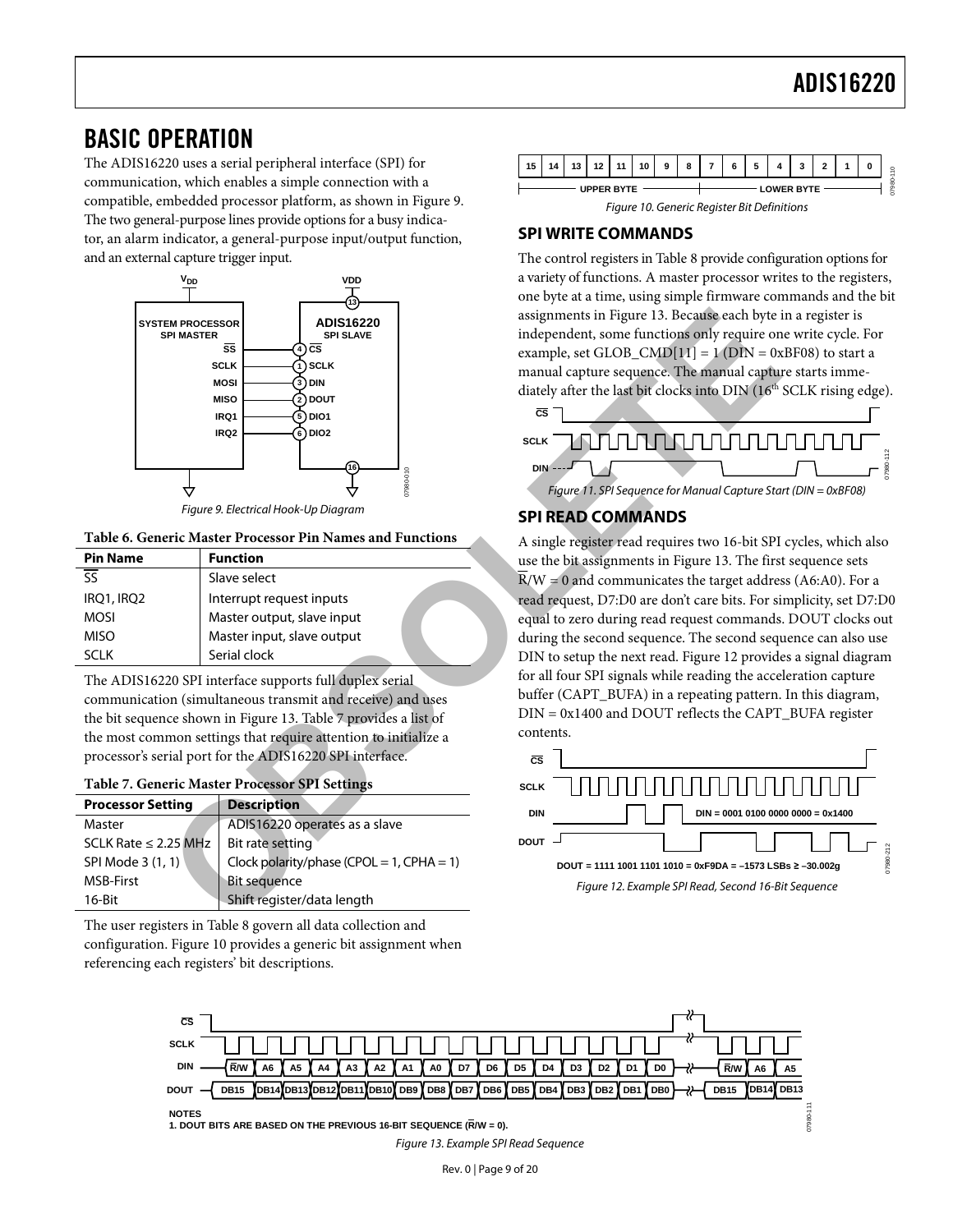Note that all registers i[n Table 8 c](#page-9-0)onsist of two bytes. All unused memory locations are reserved for future use.

|             | ັ             | Flash         |                      |                |                                                                                                                                                                             | <b>Bit</b>         |
|-------------|---------------|---------------|----------------------|----------------|-----------------------------------------------------------------------------------------------------------------------------------------------------------------------------|--------------------|
| <b>Name</b> | <b>Access</b> | <b>Backup</b> | Address <sup>1</sup> | <b>Default</b> | <b>Function</b>                                                                                                                                                             | <b>Assignments</b> |
| FLASH_CNT   | Read only     | Yes           | 0x00                 | N/A            | Status, flash memory write count                                                                                                                                            | Table 35           |
| ACCL_NULL   | Read/write    | Yes           | 0x02                 | 0x0000         | Control, acceleration offset adjustment control                                                                                                                             | Table 25           |
| AIN1_NULL   | Read/write    | Yes           | 0x04                 | 0x0000         | Control, AIN1 offset adjustment control                                                                                                                                     | Table 26           |
| AIN2_NULL   | Read/write    | Yes           | 0x06                 | 0x0000         | Control, AIN2 offset adjustment control                                                                                                                                     | Table 26           |
|             |               |               | 0x08 to 0x09         |                | Reserved                                                                                                                                                                    |                    |
| CAPT_SUPPLY | Read only     | Yes           | 0x0A                 | 0x8000         | Output, power supply during capture                                                                                                                                         | Table 10           |
| CAPT_TEMP   | Read only     | Yes           | 0x0C                 | 0x8000         | Output, temperature during capture                                                                                                                                          | Table 10           |
| CAPT_PEAKA  | Read only     | Yes           | 0x0E                 | 0x8000         | Output, peak acceleration during capture                                                                                                                                    | Table 10           |
| CAPT_PEAK1  | Read only     | Yes           | 0x10                 | 0x8000         | Output, peak AIN1 level during capture                                                                                                                                      | Table 10           |
| CAPT_PEAK2  | Read only     | Yes           | 0x12                 | 0x8000         | Output, peak AIN2 level during capture                                                                                                                                      | Table 10           |
| CAPT_BUFA   | Read only     | No            | 0x14                 | 0x8000         | Output, capture buffer for acceleration                                                                                                                                     | Table 10           |
| CAPT_BUF1   | Read only     | No            | 0x16                 | 0x8000         | Output, capture buffer for AIN1                                                                                                                                             | Table 10           |
| CAPT_BUF2   | Read only     | No            | 0x18                 | 0x8000         | Output, capture buffer for AIN2                                                                                                                                             | Table 10           |
| CAPT_PNTR   | Read/write    | <b>No</b>     | 0x1A                 | 0x0000         | Control, capture buffer address pointer                                                                                                                                     | Table 9            |
| CAPT_CTRL   | Read/write    | Yes           | 0x1C                 | 0x0020         | Control, capture control register                                                                                                                                           | Table 15           |
| CAPT_PRD    | Read/write    | Yes           | 0x1E                 | 0x0000         | Control, capture period (automatic mode)                                                                                                                                    | Table 16           |
| ALM_MAGA    | Read/write    | Yes           | 0x20                 | 0x0000         | Control, Alarm A, acceleration peak threshold                                                                                                                               | Table 19           |
| ALM_MAG1    | Read/write    | Yes           | 0x22                 | 0x0000         | Control, Alarm 1, AIN1 peak threshold                                                                                                                                       | Table 20           |
| ALM_MAG2    | Read/write    | Yes           | 0x24                 | 0x0000         | Control, Alarm 2, AIN2 peak threshold                                                                                                                                       | Table 20           |
| ALM_MAGS    | Read/write    | Yes           | 0x26                 | 0x0000         | Control, Alarm S, peak threshold                                                                                                                                            | Table 21           |
| ALM_CTRL    | Read/write    | Yes           | 0x28                 | 0x0000         | Control, alarm configuration register                                                                                                                                       | Table 18           |
|             |               |               | 0x2A to 0x31         |                | Reserved                                                                                                                                                                    |                    |
| GPIO_CTRL   | Read/write    | Yes           | 0x32                 | 0x0000         | Control, general I/O configuration                                                                                                                                          | Table 28           |
| MSC_CTRL    | Read/write    | Yes           | 0x34                 | 0x0003         | Control, self-test control, AIN configuration                                                                                                                               | Table 30           |
| DIO_CTRL    | Read/write    | Yes           | 0x36                 | 0x000F         | Control, digital I/O configuration                                                                                                                                          | Table 27           |
| AVG_CNT     | Read/write    | Yes           | 0x38                 | 0x0000         | Control, filter configuration                                                                                                                                               | Table 24           |
|             |               |               | 0x3A to 0x3B         |                | Reserved                                                                                                                                                                    |                    |
| DIAG_STAT   | Read only     | Yes           | 0x3C                 | 0x0000         | Status, system status                                                                                                                                                       | Table 29           |
| GLOB_CMD    | Write only    | No            | 0x3E                 | N/A            | Control, system commands                                                                                                                                                    | Table 23           |
| ST_DELTA    | Read only     | Yes           | 0x40                 | N/A            | Status, self-test response                                                                                                                                                  | Table 31           |
|             |               |               | 0x42 to 0x51         |                | Reserved                                                                                                                                                                    |                    |
| LOT_ID1     | Read only     | Yes           | 0x52                 | N/A            | Date code identification                                                                                                                                                    | Table 32           |
| LOT_ID2     | Read only     | Yes           | 0x54                 | N/A            | Date code identification                                                                                                                                                    | Table 33           |
| PROD_ID     | Read only     | Yes           | 0x56                 | 0x3F5C         | Product identifier; convert to decimal = 16220                                                                                                                              | N/A                |
| SERIAL_NUM  | Read only     | Yes           | 0x58                 | N/A            | Serial number                                                                                                                                                               | Table 34           |
|             |               |               |                      |                | <sup>1</sup> Each register contains two bytes. The address of the lower byte is displayed. The address of the upper byte is equal to the address of the lower byte, plus 1. |                    |

#### <span id="page-9-0"></span>**Table 8. User Register Memory Map**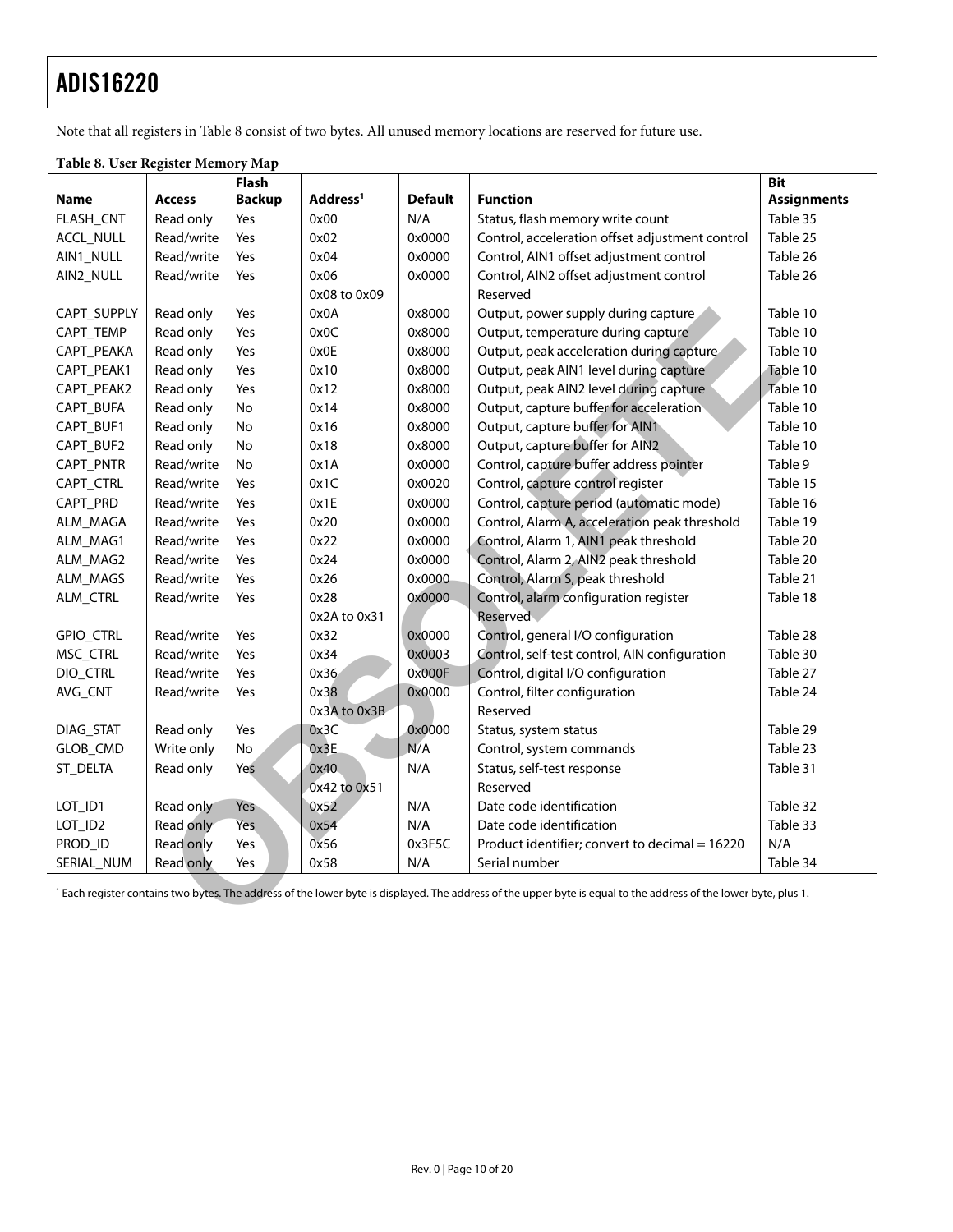### <span id="page-10-0"></span>**DATA COLLECTION**

The ADIS16220 samples and stores acceleration (vibration) and analog input signal data using capture events. A capture event involves several sampling/processing operations, as shown in [Figure 14.](#page-10-4) First, the ADIS16220 produces and stores 1024 samples of acceleration and analog input channel data into the capture buffers. Second, the capture event takes a 5.12 ms record of power supply measurements at a sample rate of 50 kHz and loads the average of this record into the CAPT\_ SUPPLY register. Third, the capture event takes 64 samples of internal temperature data over a period of 1.7 ms and loads the average of this record into CAPT\_TEMP.



<span id="page-10-4"></span>Figure 14. Acceleration Capture Buffer Structure and Operation; CAPT\_BUF1 (AIN1) and CAPT\_BUF2 (AIN2) Use Similar Structures

## <span id="page-10-1"></span>**READING DATA FROM THE CAPTURE BUFFER**

When a capture is complete, the first data samples load into the CAPT\_BUFx registers and 0x0000 loads into the index pointer (CAPT\_PNTR). The index pointer determines which data samples load into the CAPT\_BUFx registers. For example, writing 0x0138 to the CAPT\_PNTR register ( $DIN = 0x9A38$ ,  $DIN =$ 0x9B01) causes the 313<sup>th</sup> sample in the buffer memory to load into the CAPT\_BUFx registers.

#### <span id="page-10-3"></span>**Table 9. CAPT\_PNTR Bits Descriptions**

| Bit     | <b>Description (Default = 0x0000)</b> |
|---------|---------------------------------------|
| [15:10] | Reserved                              |
| [9:0]   | Data bits                             |

The index pointer automatically increments with a CAPT\_BUFA, CAPT\_BUF1, or CAPT\_BUF2 read command, which causes the next set of capture data to load into each capture buffer register.

#### **Output Data Format**

[Table 10 o](#page-10-2)ffers a summary of the data format used by each output registers[. Table 11,](#page-10-5) [Table 12,](#page-10-6) [Table 13,](#page-10-7) an[d Table 14](#page-10-8)  provide example output coding for each register.

| Register                                              | Format <sup>1</sup>                                                | Reference |
|-------------------------------------------------------|--------------------------------------------------------------------|-----------|
| CAPT SUPPLY                                           | 12-bit binary, $0 V = 0$ LSB,<br>1.2207 mV/LSB                     | Table 13  |
| CAPT TEMP                                             | 12-bit binary, $+25^{\circ}C = 1278$ LSB,<br>$-0.47^{\circ}$ C/LSB | Table 14  |
| CAPT BUFA,<br>CAPT PEAKA                              | 16-bit twos complement<br>19.073 mg/LSB                            | Table 11  |
| CAPT BUF1,<br>CAPT BUF2,<br>CAPT PEAK1,<br>CAPT PEAK2 | 16-bit twos complement<br>305.18 µV/LSB                            | Table 12  |

<span id="page-10-2"></span>**Table 10. Capture Output Register Formats** 

<sup>1</sup> 12-bit data formats are LSB justified. Upper four bits are not used in these cases.

#### <span id="page-10-5"></span>**Table 11. CAPT\_BUFA1 Data Format Examples**

| <b>Acceleration (g)</b> | LSB     | Hex    | <b>Output (Binary)</b> |
|-------------------------|---------|--------|------------------------|
| $+70$                   | $+3670$ | 0x0E56 | 0000 1110 0101 0111    |
| $+0.019073$             | $+1$    | 0x0001 | 0000 0000 0000 0001    |
| 0                       | 0       | 0x0000 | 0000 0000 0000 0000    |
| $-0.019073$             | $-1$    | 0xFFFF | 1111 1111 1111 1111    |
| $-70$                   | $-3670$ | 0xF1AA | 1111 0001 1010 1010    |

<span id="page-10-6"></span><sup>1</sup> This table also applies to the CAPT\_PEAKA register.

#### **Table 12. CAPT\_BUF11 Data Format Examples**

| Level $(mV)^2$ | <b>LSB</b> | Hex    | <b>Output (Binary)</b> |
|----------------|------------|--------|------------------------|
| VDD/2+1000     | $+3277$    | 0x0CCD | 0000 1100 1100 1101    |
| $VDD/2+0.305$  | $+1$       | 0x0001 | 0000 0000 0000 0001    |
| VDD/2          | 0          | 0x0000 | 0000 0000 0000 0000    |
| VDD/2-0.305    | $-1$       | 0xFFFF | 1111 1111 1111 1111    |
| VDD/2-1000     | $-3277$    | 0xF333 | 1111 0011 0011 0011    |

1 This table also applies to CAPT\_BUF2, CAPT\_PEAK1, and CAPT\_PEAK2 registers.

 $2$  This applies for MSC\_CTRL = 0x0003. When MSC\_CTRL = 0x0000, substitute 3300 mV for VDD.

#### <span id="page-10-7"></span>**Table 13. CAPT\_SUPPLY Data Format Examples**

| <b>LSB</b> | <b>Hex</b> | <b>Binary Output</b> |
|------------|------------|----------------------|
| 2949       | 0xB85      | 1011 1000 0101       |
| 2704       | 0xA90      | 1010 1001 0000       |
| 2703       | 0xA8F      | 1010 1000 1111       |
| 2702       | 0xA8E      | 1010 1000 1110       |
| 2580       | 0xA14      | 1010 0001 0100       |
|            |            |                      |

#### <span id="page-10-8"></span>**Table 14. CAPT\_TEMP Data Format Examples**

| Tuble I ii Chil I Think Dura Formut Daminpres |            |            |                      |  |
|-----------------------------------------------|------------|------------|----------------------|--|
| Temperature (°C)                              | <b>LSB</b> | <b>Hex</b> | <b>Binary Output</b> |  |
| $+125$                                        | 1065       | 0x429      | 0100 0100 1001       |  |
| $+25.47$                                      | 1277       | 0x4FD      | 0100 1111 1101       |  |
| $+25$                                         | 1278       | 0x4FF      | 0100 1111 1110       |  |
| $+24.53$                                      | 1279       | 0x4FF      | 0100 1111 1111       |  |
| $-40$                                         | 1416       | 0x588      | 0101 1000 1000       |  |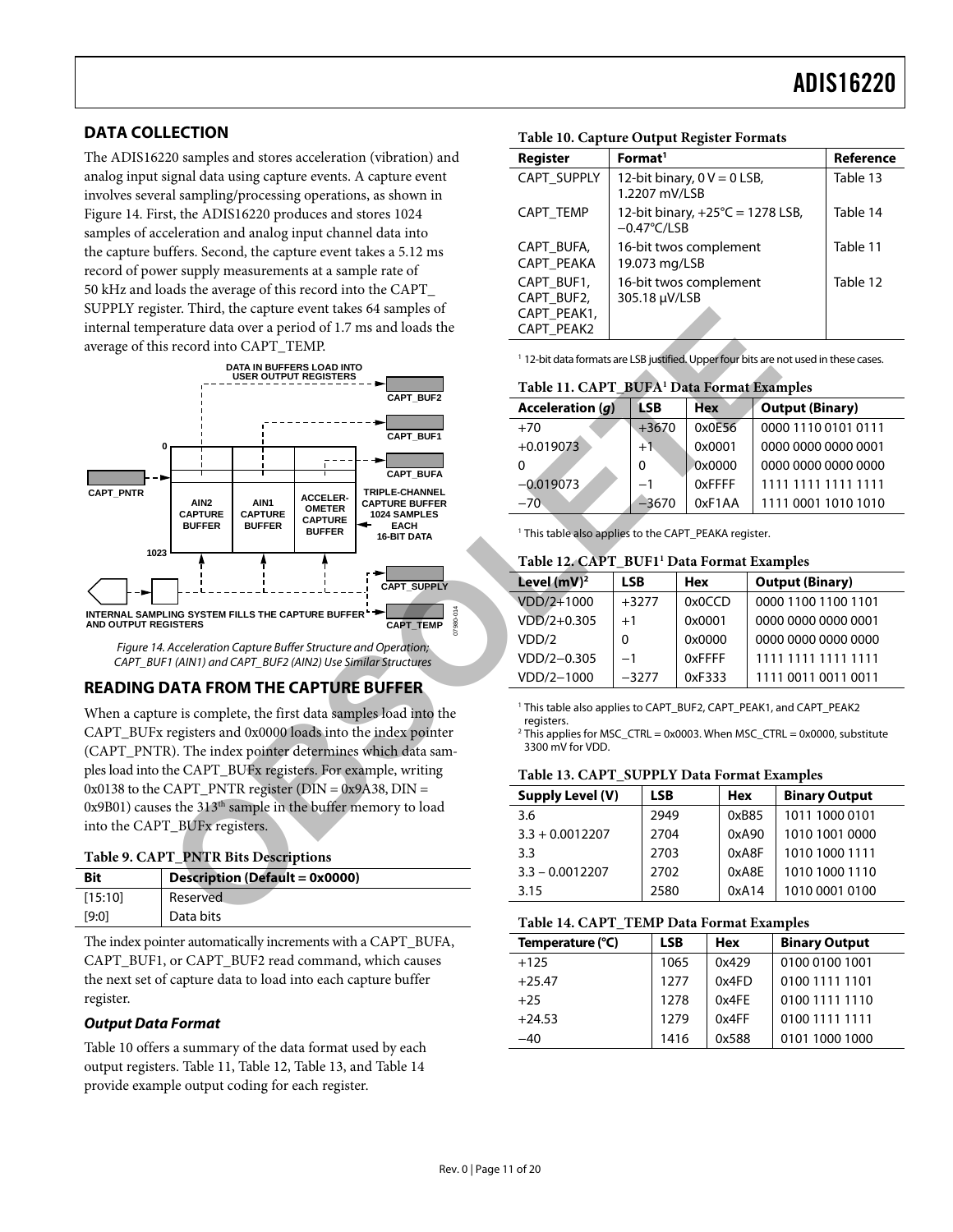### <span id="page-11-0"></span>**CAPTURE MODE CONFIGURATION**

The CAPT\_CTRL register (see [Table 15\)](#page-11-1) offers three modes of capture operation (manual, automatic, and event), along with a number of configuration features for supporting these modes. All three modes use the start/stop bit, located in GLOB\_ CMD[11] (se[e Table 23\)](#page-12-4) to manage the capture operation.

#### <span id="page-11-1"></span>**Table 15. CAPT\_CTRL Bit Descriptions**

| <b>Bit</b><br><b>Description (Default = 0x0020)</b>                                                                              |                                                                                                                                                                                                                                                                                                    |                                              | The event mode functions in a manner similar to a s                                                                                                                                                                                                                                                                                                                                                                                                                                                                                       |  |
|----------------------------------------------------------------------------------------------------------------------------------|----------------------------------------------------------------------------------------------------------------------------------------------------------------------------------------------------------------------------------------------------------------------------------------------------|----------------------------------------------|-------------------------------------------------------------------------------------------------------------------------------------------------------------------------------------------------------------------------------------------------------------------------------------------------------------------------------------------------------------------------------------------------------------------------------------------------------------------------------------------------------------------------------------------|--|
| [15:7]<br>[6]<br>$[5:4]$<br>$[3:2]$                                                                                              | Reserved<br>Automatically store capture buffers to flash upon alarm<br>trigger $(1 =$ enabled)<br>Pre-event capture length for event mode<br>$00 = 64$ samples<br>$01 = 128$ samples<br>$10 = 256$ samples<br>$11 = 512$ samples<br>Capture mode<br>00 = manual: use GLOB_CMD[11] to start capture |                                              | trigger on a digital oscilloscope. This mode is uset<br>ing shock events and for preshock motion/vibratio<br>Once started, it monitors a continuous stream of real<br>a preset, event trigger condition. The event trigger se<br>the following registers: ALM_CTRL (see Table 18),<br>(see Table 19), and ALM_MAG1/ALM_MAG2 (s<br>When the acceleration or analog input signals trip<br>trigger settings, the device fills the capture buffers<br>trigger and post-trigger data, according to the pre<br>configuration in CAPT_CTRL[5:4]. |  |
|                                                                                                                                  | 01 = automatic: use CAPT_PRD[9:0] to set capture period<br>10 = event: continuously monitor data for the conditions<br>set in ALM_CTRL, ALM_MAGA, ALM_MAG1, and ALM_MAG2.                                                                                                                          | four steps:                                  | Configuring the device in the event capture mode                                                                                                                                                                                                                                                                                                                                                                                                                                                                                          |  |
| $[1]$                                                                                                                            | $11 = not used$<br>Power-down between capture events<br>1 = enabled, which requires $\overline{CS}$ toggle to wake up                                                                                                                                                                              | 1.<br>2.<br>3.                               | Select which data channels to enable using A<br>Set each threshold using the ALM_MAGx re-<br>Select event capture mode by setting CAPT_CT                                                                                                                                                                                                                                                                                                                                                                                                 |  |
| [0]                                                                                                                              | Reserved                                                                                                                                                                                                                                                                                           | 4.                                           | Start the sampling by setting GLOB_CMD[11]                                                                                                                                                                                                                                                                                                                                                                                                                                                                                                |  |
| <b>Manual Capture Mode</b>                                                                                                       |                                                                                                                                                                                                                                                                                                    | provides an example for configuring the devi |                                                                                                                                                                                                                                                                                                                                                                                                                                                                                                                                           |  |
| The factory default configuration for capture mode is the manual                                                                 |                                                                                                                                                                                                                                                                                                    | mode. After the continuously sampling starts |                                                                                                                                                                                                                                                                                                                                                                                                                                                                                                                                           |  |
| mode. In the manual mode, the ADIS16220 waits for a start                                                                        |                                                                                                                                                                                                                                                                                                    |                                              | $GLOB\_CMD[11] = 1$ stops the sampling pro-                                                                                                                                                                                                                                                                                                                                                                                                                                                                                               |  |
|                                                                                                                                  | command to execute the capture event. Set $GLOB\_CMD[11] =$                                                                                                                                                                                                                                        |                                              | Table 18. ALM_CTRL Bit Descriptions                                                                                                                                                                                                                                                                                                                                                                                                                                                                                                       |  |
|                                                                                                                                  | $1(DIN = 0xBF08)$ to start a capture in this mode. Once the                                                                                                                                                                                                                                        | <b>Bit</b>                                   | <b>Description (Default = 0x0000)</b>                                                                                                                                                                                                                                                                                                                                                                                                                                                                                                     |  |
|                                                                                                                                  | capture process begins, GLOB_CMD[11] resets to zero and                                                                                                                                                                                                                                            | [15:6]                                       | Reserved                                                                                                                                                                                                                                                                                                                                                                                                                                                                                                                                  |  |
|                                                                                                                                  | serves as a stop bit, until the capture event completes. Set<br>$GLOB\_CMD[11] = 1$ to stop a capture event that is in progress.                                                                                                                                                                   | $[5]$                                        | System alarm comparison polarity                                                                                                                                                                                                                                                                                                                                                                                                                                                                                                          |  |
|                                                                                                                                  |                                                                                                                                                                                                                                                                                                    |                                              | 1 = trigger when less than ALM_MAGS[11:0                                                                                                                                                                                                                                                                                                                                                                                                                                                                                                  |  |
|                                                                                                                                  | <b>Automatic Capture Mode</b>                                                                                                                                                                                                                                                                      |                                              | 0 = trigger when greater than ALM_MAGS[                                                                                                                                                                                                                                                                                                                                                                                                                                                                                                   |  |
|                                                                                                                                  | In the automatic mode, the ADIS16220 executes capture events                                                                                                                                                                                                                                       | $[4]$                                        | System alarm trigger source                                                                                                                                                                                                                                                                                                                                                                                                                                                                                                               |  |
| periodically, according to the time in CAPT_PRD (see Table 16).<br>Table 17 provides an example for configuring and starting the |                                                                                                                                                                                                                                                                                                    | $[3]$                                        | $1 =$ temperature, $0 =$ power supply<br>System alarm enable (ALM_MAGS)                                                                                                                                                                                                                                                                                                                                                                                                                                                                   |  |
| automatic mode. When the device receives the start command,<br>it executes a capture event, and then starts the countdown for    |                                                                                                                                                                                                                                                                                                    | $[2]$                                        | $1 =$ enabled, $0 =$ disabled<br>AIN2 alarm enable (ALM_MAG2)                                                                                                                                                                                                                                                                                                                                                                                                                                                                             |  |
|                                                                                                                                  | executing the next capture event. Once the automatic mode<br>starts, GLOB_CMD[11] becomes a stop bit.                                                                                                                                                                                              | $[1]$                                        | $1 =$ enabled, $0 =$ disabled<br>AIN1 alarm enable (ALM_MAG1)                                                                                                                                                                                                                                                                                                                                                                                                                                                                             |  |
|                                                                                                                                  |                                                                                                                                                                                                                                                                                                    |                                              | $1 =$ enabled, $0 =$ disabled                                                                                                                                                                                                                                                                                                                                                                                                                                                                                                             |  |

#### **Manual Capture Mode**

#### **Automatic Capture Mode**

<span id="page-11-2"></span>

|  |  |  | Table 16. CAPT_PRD Register Bit Descriptions |
|--|--|--|----------------------------------------------|
|--|--|--|----------------------------------------------|

| Bit                 | Description (Default = $0x0000$ )          |          | T = endbied, v = disable(                        |
|---------------------|--------------------------------------------|----------|--------------------------------------------------|
| [15:10]<br>Reserved |                                            |          | Table 19. ALM MAGA Bit Des                       |
| [9:8]               | Scale                                      | Bit      | <b>Description (Default</b>                      |
|                     | $00 = 1$ second/LSB<br>$01 = 1$ minute/LSB | $[15:0]$ | Data bits for accelerati<br>twos complement, 19. |
|                     | $10 = 1$ hour/LSB                          |          | Range = $+8191$ LSBs/-                           |
| $[7:0]$             | Data bits, binary format                   |          |                                                  |

<span id="page-11-5"></span>

|       |  | Table 17. Example Automatic Mode Configuration Sequence |
|-------|--|---------------------------------------------------------|
| _____ |  |                                                         |

| <b>DIN</b>        | <b>Description</b>                                                                                               |
|-------------------|------------------------------------------------------------------------------------------------------------------|
| 0x9F02,<br>0x9E18 | $CAPT_PRD[15:8] = 0x02$ , set time scale to hours<br>CAPT_PRD[7:0] = $0x18$ , set the capture period to 24 hours |
| 0x9C06            | Set the device for trigger mode and enable shutdown                                                              |
| 0xBFO8            | Start: device executes a capture and shuts down                                                                  |
|                   |                                                                                                                  |

#### **Event Capture Mode**

The event mode functions in a manner similar to a single-event trigger on a digital oscilloscope. This mode is useful for capturing shock events and for preshock motion/vibration analysis. Once started, it monitors a continuous stream of real-time data for a preset, event trigger condition. The event trigger settings are in the following registers: ALM\_CTRL (see Table 18), ALM\_MAGA (see Table 19), and ALM\_MAG1/ALM\_MAG2 (see [Table 20\)](#page-12-2). When the acceleration or analog input signals trip the alarm trigger settings, the device fills the capture buffers with pretrigger and post-trigger data, according to the pre-trigger configuration in CAPT\_CTRL[5:4].

Configuring the device in the event capture mode requires four steps:

1. Select which data channels to enable using ALM\_CTRL.

2. Set each threshold using the ALM\_MAGx registers. 3. Select event capture mode by setting CAPT\_CTRL[3:2] = 10. 4. Start the sampling by setting GLOB\_CMD[11] = 1[. Table 22](#page-12-5)  provides an example for configuring the device in this mode. After the continuously sampling starts, setting GLOB  $\text{CMD}[11] = 1$  stops the sampling process.

#### <span id="page-11-4"></span>**Table 18. ALM\_CTRL Bit Descriptions**

| Bit               | Description (Default = 0x0000)                 |
|-------------------|------------------------------------------------|
| [15:6]            | Reserved                                       |
| [5]               | System alarm comparison polarity               |
|                   | 1 = trigger when less than $ALM_MAGS[11:0]$    |
|                   | $0 =$ trigger when greater than ALM MAGS[11:0] |
| [4]               | System alarm trigger source                    |
|                   | $1 =$ temperature, $0 =$ power supply          |
| [3]               | System alarm enable (ALM MAGS)                 |
|                   | $1 =$ enabled, $0 =$ disabled                  |
| $\lceil 2 \rceil$ | AIN2 alarm enable (ALM MAG2)                   |
|                   | $1 =$ enabled, $0 =$ disabled                  |
| [1]               | AIN1 alarm enable (ALM MAG1)                   |
|                   | $1 =$ enabled, $0 =$ disabled                  |
| [0]               | Acceleration alarm enable (ALM MAGA)           |
|                   | $1 =$ enabled, $0 =$ disabled                  |

#### <span id="page-11-3"></span> $s$ **criptions**

| <b>Bit</b> | Description (Default = 0x0000)                                                                                     |  |  |
|------------|--------------------------------------------------------------------------------------------------------------------|--|--|
| [15:0]     | Data bits for acceleration threshold setting;<br>twos complement, 19.073 mg/LSB.<br>Range = +8191 LSBs/-8192 LSBs. |  |  |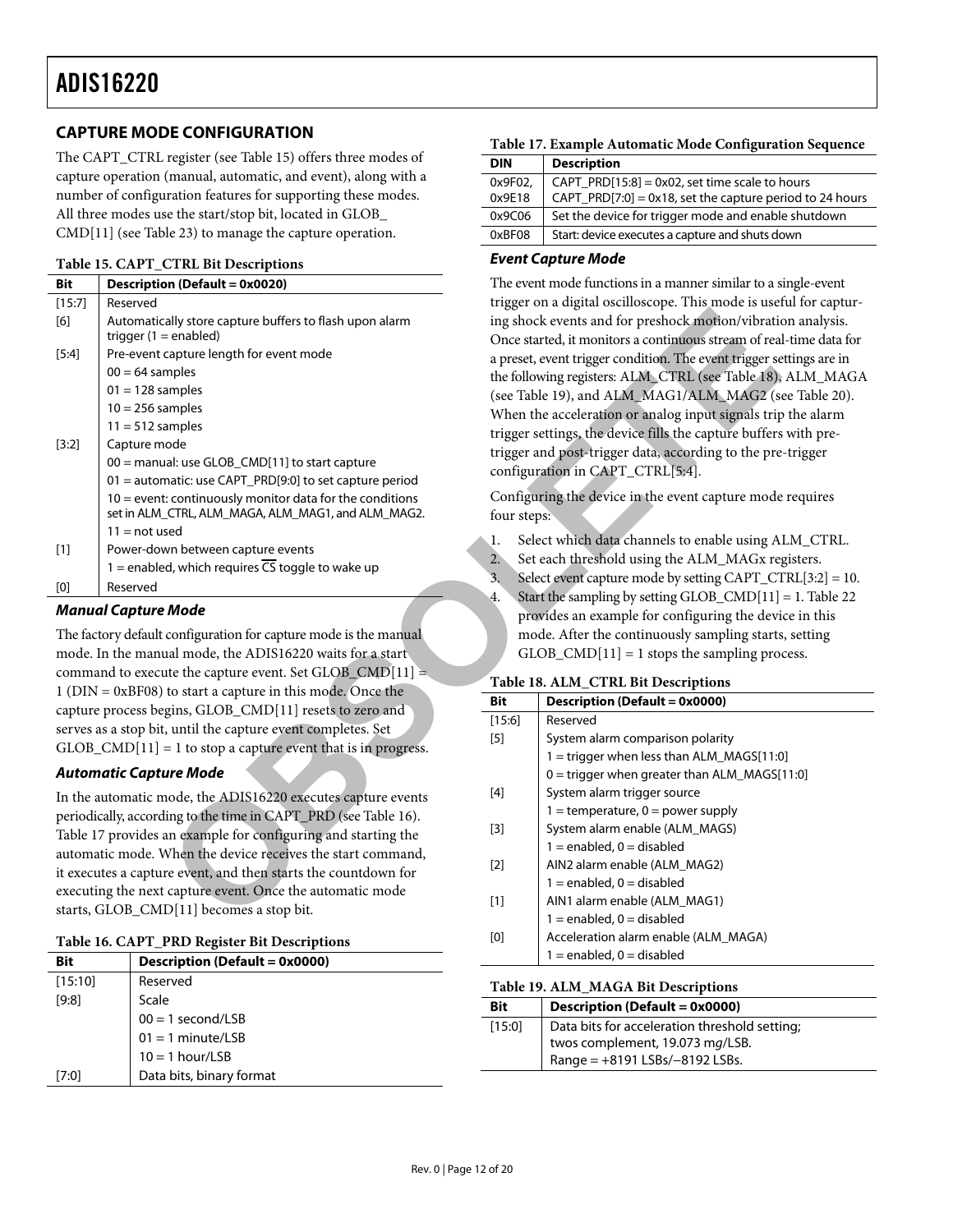#### <span id="page-12-2"></span>**Table 20. ALM\_MAG1 and ALM\_MAG2 Bit Descriptions**

| <b>Bit</b> | Description (Default = 0x0000)                     |  |  |
|------------|----------------------------------------------------|--|--|
| [15:0]     | Data bits for AIN1, AIN2 signal threshold setting; |  |  |
|            | twos complement, 305.18 µV/LSB.                    |  |  |
|            | Range = +8191 LSBs/-8192 LSBs.                     |  |  |

<span id="page-12-3"></span>**Table 21. ALM\_MAGS Bit Descriptions** 

| Bit     | Description (Default = 0x0000)                                                                                                                            |
|---------|-----------------------------------------------------------------------------------------------------------------------------------------------------------|
| [15:12] | Reserved.                                                                                                                                                 |
| [11:0]  | Data bits for temperature or supply threshold setting.<br>Binary format matches CAPT_TEMP or CAPT_SUPPLY<br>format, depending on the ALM_CTRL[4] setting. |

Each ALM\_MAGx register has a corresponding error flag in the DIAG\_STAT register for software monitoring of alarm conditions. Note that the system alarm in the ALM\_MAGS register (see Table 21) has an error flag in DIAG\_STAT[11] but cannot trigger a data capture.

<span id="page-12-5"></span>

| Table 22. Example Event Mode Configuration Sequence |  |
|-----------------------------------------------------|--|
|-----------------------------------------------------|--|

| <b>DIN</b>        | <b>Description</b>                                                                                                                                                                                      |
|-------------------|---------------------------------------------------------------------------------------------------------------------------------------------------------------------------------------------------------|
| 0xA00C,<br>0xA102 | Set acceleration trigger point at $> +10$ g and $<-10$ g by<br>setting ALM_MAGA = 0x020C.                                                                                                               |
| 0xA809            | Set the system alarm as a greater-than-temperature<br>configuration and enable both acceleration and system<br>alarms by setting $ALM_CTRL[7:0] = 0x09$ .                                               |
| 0xB61F            | Keep DIO1 as a busy indicator and set DIO2 as a positive<br>alarm indicator by setting $DIO$ $CRL[7:0] = 0x1F$ .                                                                                        |
| 0x9C5A            | Set capture into event mode, enable automatic capture<br>store to flash, enable power-down between captures,<br>and set pre-event capture length to 128 samples by<br>setting $CAPT_CTRL[7:0] = 0x5A$ . |
| 0xBF08            | Start the event capture mode by setting GLOB $\text{CMD}[11]=1$                                                                                                                                         |

#### **Power-Down Control**

CAPT\_CTRL[1] provides an option to automatically power down the device after a capture event to reduce power consumption. Wake the device from power-down by lowering CS. The timer in automatic mode can wake the device up as well. Allow for a 2 ms wake-up time after lowering CS to wake the device up. Communication with the device while in sleep mode wakes up the device. The device remains awake until after the next capture or until the device is manually put back to sleep. When data is extracted after a capture, the user can command the device to go back to sleep by setting  $GLOB\_CMD[1] = 1$  (DIN  $= 0xBE02$ ). When waking multiple devices, CS must occur at different times to avoid conflicts on the DOUT line.

#### **Automatic Flash Back-Up Control**

CAPT\_CTRL[6] provides an option for automatically storing capture buffer data to a mirror location in the nonvolatile flash memory at the end of a capture. When an alarm condition has been met, the device also performs a system backup, which stores the registers and capture buffers in flash memory. Set  $GLOB\_CMD[13] = 1 (DIN = 0xBF40)$  to recover these settings from the flash memory.

Use the following equations to estimate capture times:

$$
T_C = 0.014 + \frac{1}{97,184} \times 1024 \times 2^{AVG\_CNT} \text{ (no flash)}
$$
  

$$
T_C = 0.516 + \frac{1}{97,184} \times 1024 \times 2^{AVG\_CNT} \text{ (with flash)}
$$

See [Table 24 f](#page-13-7)or the AVG\_CNT setting.

### <span id="page-12-0"></span>**GLOBAL COMMANDS**

The GLOB\_CMD register provides an array of single-write commands for convenience. Setting the assigned bit in [Table 23](#page-12-4)  to 1 activates each function. When the function completes, the bit restores itself to 0. For example, clear the capture buffers using a single DIN write sequence, DIN = 0xBF01. All of the commands in the GLOB\_CMD register require the power supply to be within normal limits for the execution times listed i[n Table 23.](#page-12-4)  The execution times reflect the factory default configuration where applicable and describe the time required to return to normal operation.

| a bits for temperature or supply threshold setting.<br>ary format matches CAPT_TEMP or CAPT_SUPPLY<br>mat, depending on the ALM_CTRL[4] setting.                                                                       | commands for convenience. Setting the assigned bit in Table 23<br>to 1 activates each function. When the function completes, the                                                                                                                                                                                                                                                                                       |                                                                                                                                     |                                                       |  |  |
|------------------------------------------------------------------------------------------------------------------------------------------------------------------------------------------------------------------------|------------------------------------------------------------------------------------------------------------------------------------------------------------------------------------------------------------------------------------------------------------------------------------------------------------------------------------------------------------------------------------------------------------------------|-------------------------------------------------------------------------------------------------------------------------------------|-------------------------------------------------------|--|--|
| 1AGx register has a corresponding error flag in the<br>register for software monitoring of alarm<br>ote that the system alarm in the ALM_MAGS<br>Table 21) has an error flag in DIAG_STAT[11] but<br>r a data capture. | bit restores itself to 0. For example, clear the capture buffers using<br>a single DIN write sequence, $\overline{D}$ IN = 0xBF01. All of the commands<br>in the GLOB_CMD register require the power supply to be<br>within normal limits for the execution times listed in Table 23.<br>The execution times reflect the factory default configuration<br>where applicable and describe the time required to return to |                                                                                                                                     |                                                       |  |  |
| <b>Imple Event Mode Configuration Sequence</b>                                                                                                                                                                         | normal operation.                                                                                                                                                                                                                                                                                                                                                                                                      |                                                                                                                                     |                                                       |  |  |
| scription                                                                                                                                                                                                              |                                                                                                                                                                                                                                                                                                                                                                                                                        | Table 23. GLOB CMD Bit Descriptions                                                                                                 |                                                       |  |  |
| acceleration trigger point at >+10 $q$ and <-10 $q$ by<br>$ting ALM_MAGA = 0x020C.$                                                                                                                                    | <b>Bit</b>                                                                                                                                                                                                                                                                                                                                                                                                             | <b>Description</b>                                                                                                                  | <b>Execution Time<sup>1</sup></b>                     |  |  |
| the system alarm as a greater-than-temperature<br>ifiguration and enable both acceleration and system<br>$rms by setting ALM_CTRL[7:0] = 0x09.$                                                                        | [15:14]<br>$[13]$                                                                                                                                                                                                                                                                                                                                                                                                      | Reserved<br>Restore capture data and settings<br>from flash memory                                                                  | N/A<br>0.88 ms (no capture)<br>6.91 ms (with capture) |  |  |
| ep DIO1 as a busy indicator and set DIO2 as a positive<br>$rm indicator$ by setting DIO_CTRL[7:0] = 0x1F.                                                                                                              | $[12]$<br>[11]                                                                                                                                                                                                                                                                                                                                                                                                         | Copy capture data and settings to<br>flash memory                                                                                   | 350 ms (no capture)<br>502 (with capture)<br>N/A      |  |  |
| capture into event mode, enable automatic capture<br>re to flash, enable power-down between captures,<br>d set pre-event capture length to 128 samples by<br>$ting CAPT_CTRL[7:0] = 0x5A.$                             | $[10]$<br>$[9]$<br>[8]                                                                                                                                                                                                                                                                                                                                                                                                 | Capture mode start/stop<br>Set CAPT $PNTR = 0x0000$<br>Reserved<br>Clear capture buffers                                            | 0.037 ms<br>N/A<br>$0.84$ ms                          |  |  |
| rt the event capture mode by setting GLOB_CMD[11] = 1                                                                                                                                                                  | $[7]$                                                                                                                                                                                                                                                                                                                                                                                                                  | Software reset                                                                                                                      | 22.7 ms                                               |  |  |
| n Control                                                                                                                                                                                                              | [6]<br>$[5]$                                                                                                                                                                                                                                                                                                                                                                                                           | Reserved<br>Flash test, compare sum of flash<br>memory with the sum of SRAM                                                         | N/A<br>10.5 <sub>ms</sub>                             |  |  |
| [1] provides an option to automatically power<br>ce after a capture event to reduce power consump-<br>e device from power-down by lowering CS. The                                                                     | $[4]$<br>$[3]$<br>$[2]$                                                                                                                                                                                                                                                                                                                                                                                                | Clear DIAG_STAT register<br>Factory setting restore<br>Self-test                                                                    | 0.035 ms<br>335 ms<br>12 ms                           |  |  |
| matic mode can wake the device up as well. Allow<br>ke-up time after lowering CS to wake the device                                                                                                                    | $[1]$                                                                                                                                                                                                                                                                                                                                                                                                                  | Power-down, requires toggling CS<br>low to wake up                                                                                  | N/A                                                   |  |  |
| ication with the device while in sleep mode wakes                                                                                                                                                                      | $\left[0\right]$                                                                                                                                                                                                                                                                                                                                                                                                       | Autonull                                                                                                                            | 678 ms                                                |  |  |
| The device remains awake until after the next<br>til the device is manually put back to sleep. When<br>ted after a capture, the user can command the                                                                   | <b>FILTERING</b>                                                                                                                                                                                                                                                                                                                                                                                                       | <sup>1</sup> This indicates the typical duration of time between the command write and<br>the device returning to normal operation. |                                                       |  |  |
| ack to sleep by setting $GLOB\_CMD[1] = 1$ (DIN                                                                                                                                                                        |                                                                                                                                                                                                                                                                                                                                                                                                                        | The ADIS16220 provides an averaging/decimation filter for                                                                           |                                                       |  |  |

#### <span id="page-12-4"></span>**Table 23. GLOB\_CMD Bit Descriptions**

### <span id="page-12-1"></span>**FILTERING**

The ADIS16220 provides an averaging/decimation filter for lower bandwidth applications that may value finer frequency resolution using the 1024-sample capture buffer.



<span id="page-12-6"></span>Figure 15. Simplified Signal Processing Flowchart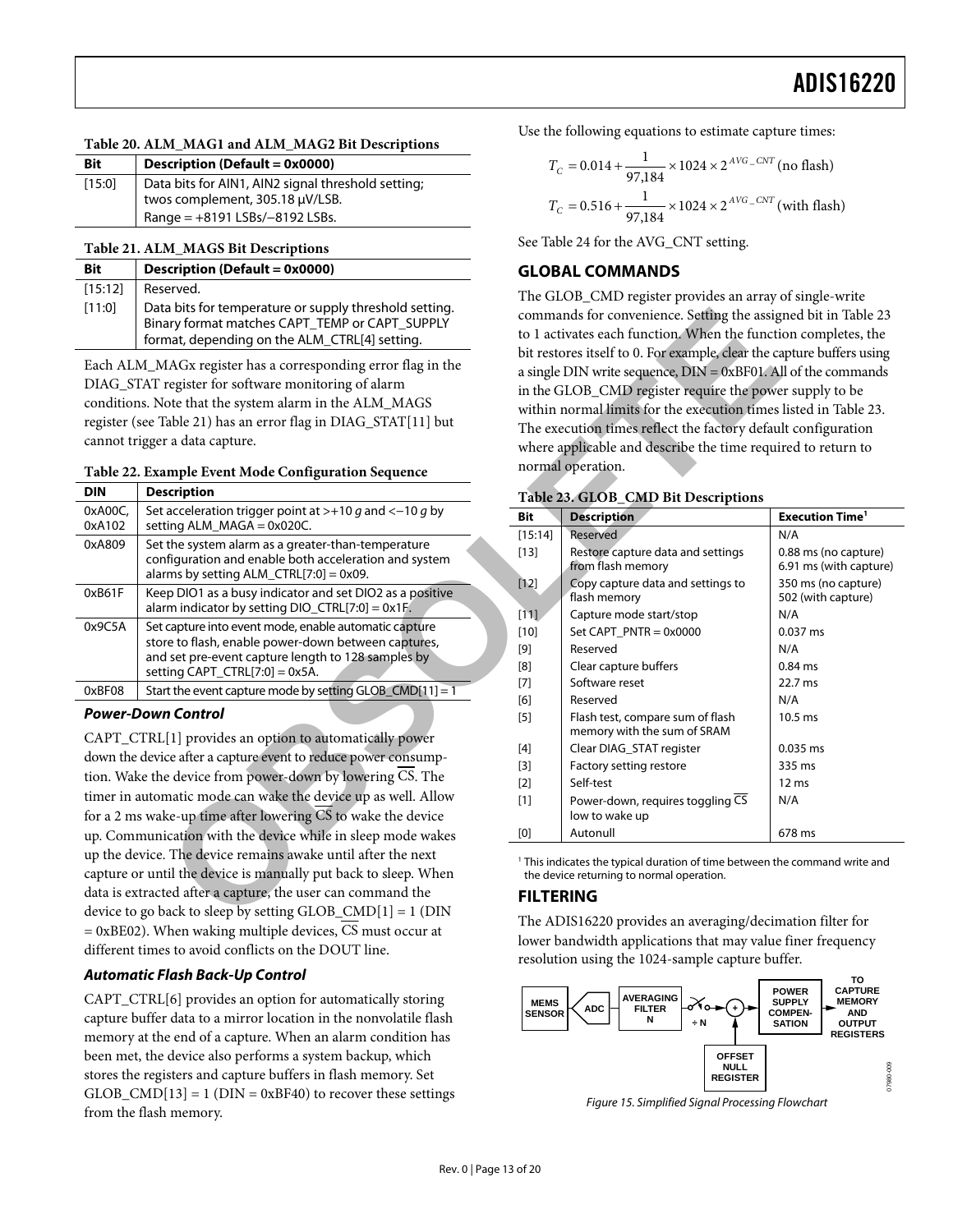AVG\_CNT[3:0] controls the averaging/decimating filter structure in binomial steps, starting with 1 and ending with 1024. For example, set AVG\_CNT[7:0] = 0x08 (DIN = 0xB608) to select 256 averages and a decimation rate of 1/256. Note that the decrease in sample time impacts the total capture time  $(T<sub>C</sub>)$ :

 $AVG_CNT[7:0] = 0x08 = 8, N = 2<sup>8</sup> = 256$  averages

#### <span id="page-13-7"></span>**Table 24. AVG\_CNT Bit Descriptions**

| <b>Bit</b> | Description (Default = 0x0000)                      |
|------------|-----------------------------------------------------|
| [15:4]     | Reserved                                            |
| [3:0]      | Power-of-two setting for number of averages, binary |

### <span id="page-13-0"></span>**OFFSET ADJUSTMENT**

The ACCL\_NULL, AIN1\_NULL, and AIN2\_NULL registers provide a bias adjustment function. For example, setting ACCL\_NULL = 0x009D (DIN = 0x829D) increases the acceleration bias by 157 LSB (3 *g*). Set GLOB\_CMD[0] = 1 (DIN = 0x3E01) to execute the autonull function, which loads the offset registers with a value derived from a 678 ms average of the acceleration data.

#### <span id="page-13-3"></span>**Table 25. ACCL\_NULL Bit Descriptions**

| Bit    | Description (Default = 0x0000)                                                                                                   |
|--------|----------------------------------------------------------------------------------------------------------------------------------|
| [15:0] | Data bits, twos complement, 19.073 mg/LSB<br>sensitivity. See Figure 15 for impact on output.<br>Range = $+8191$ LSBs/-8192 LSBs |
|        |                                                                                                                                  |

<span id="page-13-4"></span>

| Table 26. AIN1_NULL and AIN2_NULL Bit Descriptions |                                                                                                                                                |  |  |
|----------------------------------------------------|------------------------------------------------------------------------------------------------------------------------------------------------|--|--|
| Bit                                                | <b>Description (Default = 0x0000)</b>                                                                                                          |  |  |
| [15:0]                                             | <sup>1</sup> Data bits, twos complement, 305.18 μV/LSB<br>sensitivity. Signal path is similar to Figure 15.<br>Range = $+8191$ LSBs/-8192 LSBs |  |  |

### <span id="page-13-1"></span>**INPUT/OUTPUT FUNCTIONS**

DIO1 and DIO2 are configurable as I/O lines that serve multiple purposes. The following register priority governs their operation: DIO\_CTRL, then GPIO\_CTRL. The DIO\_CTRL register has four application-specific configuration options for each signal. The capture trigger input option works in conjunction with the manual capture mode and provides a hardware option for driving a data capture event. When enabled, this function searches for a positive pulse and the capture starts on the falling edge of this pulse. The busy indicator output is active during capture events and can help prevent undesirable interruptions. For example, set  $DIO_CTRL[5:0] = 101111$  ( $DIN = 0xB62F$ ) to establish DIO2 as a capture trigger input and keep DIO1 as a positive polarity, busy indicator output. Using the busy indicator as an interrupt driver enables the master processor to gather capture data as soon as it is available, without having to poll inputs or estimate execution times. The alarm indicator output is active when the trigger set by ALM\_CTRL and ALM\_MAGx activates. When configured as general-purpose lines, the GPIO\_CTRL register configures DIO1 and DIO2. For example, set GPIO\_CTRL =  $0x0103$  (DIN =  $0xB203$ , then  $0xB301$ ) to set DIO1 and DIO2 as outputs, with DIO1 in a 1 state and DIO2 in a 0 state.

#### <span id="page-13-6"></span>**Table 27. DIO\_CTRL Bit Descriptions**

| hial steps, starting with 1 and ending with       | Bit                                                           | <b>Description (Default = 0x000F)</b>                             |  |  |
|---------------------------------------------------|---------------------------------------------------------------|-------------------------------------------------------------------|--|--|
| , set AVG_CNT[7:0] = $0x08$ (DIN = $0xB608$ )     | $[15:6]$                                                      | Reserved                                                          |  |  |
| ges and a decimation rate of 1/256. Note that     | $[5:4]$                                                       | DIO2 function selection                                           |  |  |
| mple time impacts the total capture time $(Tc)$ : |                                                               | 00 = general-purpose I/O (use GPIO_CTRL)                          |  |  |
|                                                   |                                                               | 01 = alarm indicator output (per ALM_CTRL)                        |  |  |
|                                                   |                                                               | $10 =$ capture trigger inputs                                     |  |  |
| <b>NT Bit Descriptions</b>                        |                                                               | $11 =$ busy indicator output                                      |  |  |
| tion (Default = 0x0000)                           | $[3:2]$                                                       | DIO1 function selection                                           |  |  |
| d                                                 |                                                               | 00 = general-purpose I/O (use GPIO_CTRL)                          |  |  |
| f-two setting for number of averages, binary      |                                                               | 01 = alarm indicator output (per ALM_CTRL)                        |  |  |
| <b>STMENT</b>                                     |                                                               | 10 = capture trigger inputs                                       |  |  |
|                                                   |                                                               | $11 =$ busy indicator output                                      |  |  |
| "AIN1_NULL, and AIN2_NULL registers               | $[1]$                                                         | DIO2 line polarity; if [5:4] = 00, see GPIO_CTRL                  |  |  |
| istment function. For example, setting            |                                                               | $1 =$ active high                                                 |  |  |
| 009D (DIN = 0x829D) increases the accelera-       |                                                               | $0 =$ active low                                                  |  |  |
| $SB(3 g)$ . Set GLOB_CMD[0] = 1 (DIN =            | [0]                                                           | DIO1 line polarity; if [3:2] = 00, see GPIO_CTRL                  |  |  |
| e the autonull function, which loads the          |                                                               | $1 =$ active high                                                 |  |  |
| h a value derived from a 678 ms average of        |                                                               | $0 =$ active low                                                  |  |  |
| ıta.                                              |                                                               |                                                                   |  |  |
| <b>NULL Bit Descriptions</b>                      |                                                               | Table 28. GPIO_CTRL Bit Descriptions                              |  |  |
| cription (Default = 0x0000)                       | Bit                                                           | <b>Description (Default = 0x0000)</b>                             |  |  |
| a bits, twos complement, 19.073 mg/LSB            | [15:10]                                                       | Reserved                                                          |  |  |
| sitivity. See Figure 15 for impact on output.     | $[9]$                                                         | General-purpose I/O output level, DIO2                            |  |  |
| ge = +8191 LSBs/-8192 LSBs                        | [8]                                                           | General-purpose I/O output level, DIO1                            |  |  |
|                                                   | [7:2]                                                         | Reserved                                                          |  |  |
| <b>NULL and AIN2_NULL Bit Descriptions</b>        | $[1]$                                                         | General-purpose I/O Line, data direction control, DIO2            |  |  |
| cription (Default = 0x0000)                       |                                                               | $1 =$ output, $0 =$ input                                         |  |  |
| a bits, twos complement, 305.18 µV/LSB            | [0]                                                           | General-purpose I/O Line, data direction control, DIO1            |  |  |
| sitivity. Signal path is similar to Figure 15.    |                                                               | $1 =$ output, $0 =$ input                                         |  |  |
| ge = +8191 LSBs/-8192 LSBs                        |                                                               |                                                                   |  |  |
| <b>T FUNCTIONS</b>                                |                                                               | <b>DIAGNOSTICS</b>                                                |  |  |
| re configurable as I/O lines that serve mul-      |                                                               | In all of the error flags in DIAG_STAT, a 1 identifies an error   |  |  |
| e following register priority governs their       |                                                               | condition, whereas a 0 signals normal operation. All of the flags |  |  |
| TRL, then GPIO_CTRL. The DIO_CTRL                 | remain until the next capture or reset command (GLOB_CMD[4]   |                                                                   |  |  |
| oplication-specific configuration options for     | $=$ 1). DIAG_STAT[1:0] returns to 1 after the next sample (or |                                                                   |  |  |
| oture trigger input option works in conjunction   |                                                               | capture) if the error conditions still exist. DIAG_STAT[14:12]    |  |  |
| apture mode and provides a hardware option        |                                                               | provide flags to check the source of an event capture, prior to   |  |  |
| capture event. When enabled, this function        |                                                               | reading the entire capture buffer. DIAG_STAT[10:8] offers flags   |  |  |
| tive pulse and the capture starts on the falling  |                                                               | that check the peak values in the capture against the conditions  |  |  |
| The busy indicator output is active during        |                                                               | in the ALM_CTRL and ALM_MAGx registers. The flash test            |  |  |
| can belp prevent undesirable interruptions        |                                                               | produces an error flag in DIAG STAT[6] to check if the sum of     |  |  |

#### <span id="page-13-5"></span>**Table 28. GPIO\_CTRL Bit Descriptions**

| Bit     | <b>Description (Default = 0x0000)</b>                  |
|---------|--------------------------------------------------------|
| [15:10] | Reserved                                               |
| $[9]$   | General-purpose I/O output level, DIO2                 |
| [8]     | General-purpose I/O output level, DIO1                 |
| [7:2]   | Reserved                                               |
| $[1]$   | General-purpose I/O Line, data direction control, DIO2 |
|         | $1 =$ output, $0 =$ input                              |
| [0]     | General-purpose I/O Line, data direction control, DIO1 |
|         | $1 =$ output, $0 =$ input                              |

### <span id="page-13-2"></span>**DIAGNOSTICS**

In all of the error flags in DIAG\_STAT, a 1 identifies an error condition, whereas a 0 signals normal operation. All of the flags remain until the next capture or reset command (GLOB\_CMD[4] = 1). DIAG\_STAT[1:0] returns to 1 after the next sample (or capture) if the error conditions still exist. DIAG\_STAT[14:12] provide flags to check the source of an event capture, prior to reading the entire capture buffer. DIAG\_STAT[10:8] offers flags that check the peak values in the capture against the conditions in the ALM\_CTRL and ALM\_MAGx registers. The flash test produces an error flag in DIAG\_STAT[6] to check if the sum of the internal operating memory matches the sum of the same flash memory locations. The capture period violation flag (DIAG\_STAT[4]) rises to 1 when the user attempts to use the SPI while a capture sequence is in progress. Using the DIO1 line in the factory default configuration as a busy indicator can help prevent this violation. The SPI communication flag in DIAG\_STAT[3] raises to a Logic 1 when the total number of SCLK clocks is not a multiple of 16 during a SPI transfer.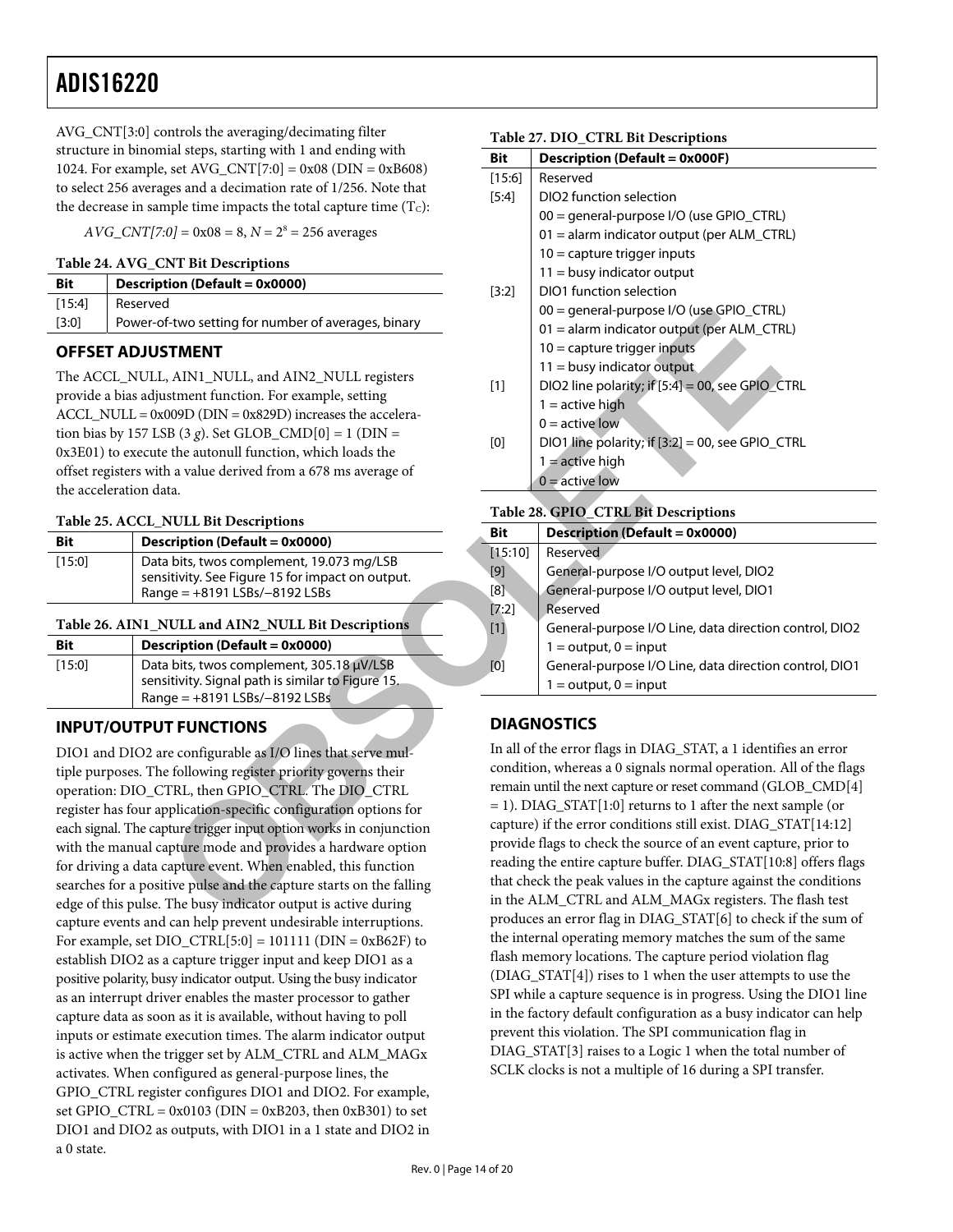#### <span id="page-14-5"></span>**Table 29. DIAG\_STAT Bit Descriptions**

| <b>Bit</b>                                                                                                                                                                            | <b>Description (Default = 0x0000)</b>                                       |                                                                                         | $1000$ $ 01100$ $100$ $1000$ $1000$ $1000$ $1000$<br>dependence on power supply for ratiometric |  |
|---------------------------------------------------------------------------------------------------------------------------------------------------------------------------------------|-----------------------------------------------------------------------------|-----------------------------------------------------------------------------------------|-------------------------------------------------------------------------------------------------|--|
| $[15]$                                                                                                                                                                                | Reserved                                                                    | the ADXL001.                                                                            |                                                                                                 |  |
| $[14]$                                                                                                                                                                                | AIN2 sample > ALM_MAG2                                                      |                                                                                         |                                                                                                 |  |
| $[13]$                                                                                                                                                                                | AIN1 sample > ALM_MAG1                                                      |                                                                                         | Table 31. ST_DELTA Bit Descriptions                                                             |  |
| $[12]$                                                                                                                                                                                | Acceleration sample > ALM_MAGA                                              | Bit                                                                                     | <b>Description</b>                                                                              |  |
| $[11]$                                                                                                                                                                                | Error condition programmed into ALM_MAGS[11:0] and<br>ALM_CTRL[5:4] is true | [15:0]                                                                                  | Acceleration data, twos complemen                                                               |  |
| $[10]$                                                                                                                                                                                | Peak value in AIN2 data capture  > ALM_MAG2                                 |                                                                                         | <b>SERIALIZATION</b>                                                                            |  |
| $[9]$                                                                                                                                                                                 | Peak value in AIN1 data capture  > ALM_MAG1                                 |                                                                                         | LOT_ID1 and LOT_ID2 combine to provide                                                          |  |
| [8]                                                                                                                                                                                   | Peak value in acceleration data capture  > ALM_MAGA                         |                                                                                         | that is 24 bits in length. SERIAL_NUM provi                                                     |  |
| $[7]$                                                                                                                                                                                 | Data ready, capture complete                                                |                                                                                         | number for each device within a given lot.                                                      |  |
| $[6] % \begin{center} \includegraphics[width=\linewidth]{imagesSupplemental/Imit} \caption{The image shows the image shows a single number of times.} \label{fig:limal} \end{center}$ | Flash test result, checksum flag                                            |                                                                                         |                                                                                                 |  |
| $[5]$                                                                                                                                                                                 | Self-test diagnostic error flag                                             |                                                                                         | Table 32. LOT_ID1 Bit Descriptions                                                              |  |
| $[4]$                                                                                                                                                                                 | Capture period violation/interruption                                       | Bit                                                                                     | <b>Description</b>                                                                              |  |
| $[3]$                                                                                                                                                                                 | SPI communications failure                                                  | [15:8]                                                                                  | Lot identification code, least signific                                                         |  |
| $[2]$                                                                                                                                                                                 | Flash update failure                                                        | $[7:0]$                                                                                 | Reserved for internal use, do not use                                                           |  |
| $[1]$                                                                                                                                                                                 | Power supply above 3.625 V                                                  |                                                                                         | Table 33, LOT_ID2 Bit Descriptions                                                              |  |
| [0]                                                                                                                                                                                   | Power supply below 3.15 V                                                   | Bit                                                                                     | <b>Description</b>                                                                              |  |
| Self-Test                                                                                                                                                                             |                                                                             | [15:0]                                                                                  | Lot identification code, most signific                                                          |  |
|                                                                                                                                                                                       |                                                                             |                                                                                         |                                                                                                 |  |
|                                                                                                                                                                                       | The internal MEMS sensing element has an electrostatic self-                |                                                                                         | Table 34. SERIAL_NUM Bit Descriptions                                                           |  |
| test function that simulates the physical displacement associated<br>with an acceleration event. There are two options for using this                                                 |                                                                             | Bit                                                                                     | <b>Description</b>                                                                              |  |
|                                                                                                                                                                                       | feature to verify the integrity of the accelerometer sensor and signal      | [15:0]                                                                                  | Serial number, lot-specific                                                                     |  |
|                                                                                                                                                                                       | chain. Set $GLOB\_CMD[2] = 1$ to execute an automatic self-test             |                                                                                         | <b>FLASH MEMORY MANAGEMENT</b>                                                                  |  |
|                                                                                                                                                                                       | sequence, which exercises the sensing element, observes the                 |                                                                                         |                                                                                                 |  |
|                                                                                                                                                                                       | change in output, records it into ST_DELTA, compares it with pre-           | The FLASH_CNT register (see Table 35) pro<br>managing the flash memory's endurance. The |                                                                                                 |  |
|                                                                                                                                                                                       | set minimum/maximum values, and reports the pass/fail result in             | register increments every time there is a write                                         |                                                                                                 |  |
|                                                                                                                                                                                       | DIAG_STAT[5].                                                               | memory. Figure 16 quantifies the relationship                                           |                                                                                                 |  |
|                                                                                                                                                                                       | Another option is to set MSC_CTRL[8] = $1$ (see Table 30) to                | retention and junction temperature.                                                     |                                                                                                 |  |
|                                                                                                                                                                                       | manually activate the sensing element. Then execute a manual                |                                                                                         |                                                                                                 |  |
|                                                                                                                                                                                       | capture, which reflects the response associated with the self-test          |                                                                                         | Table 35. FLASH_CNT Bit Descriptions                                                            |  |
| setting.                                                                                                                                                                              |                                                                             | <b>Bit</b>                                                                              | <b>Description</b>                                                                              |  |
|                                                                                                                                                                                       |                                                                             | $[15:0]$                                                                                | Binary counter for writing to flash m                                                           |  |
|                                                                                                                                                                                       | Table 30. MSC_CTRL Bit Descriptions                                         |                                                                                         |                                                                                                 |  |
| Bit                                                                                                                                                                                   | <b>Description (Default = 0x0003)</b><br>Reserved                           |                                                                                         | 600                                                                                             |  |
| [15:9]<br>[8]                                                                                                                                                                         | Self-test enable, set to 1 to activate,                                     |                                                                                         |                                                                                                 |  |
|                                                                                                                                                                                       | (returns to 0 when complete)                                                |                                                                                         |                                                                                                 |  |
| [7:2]                                                                                                                                                                                 | Reserved                                                                    | <b>INTION (Years)</b>                                                                   | 450                                                                                             |  |
| $[1]$                                                                                                                                                                                 | Power supply compensation, AIN2                                             |                                                                                         |                                                                                                 |  |
|                                                                                                                                                                                       | $1 =$ enable, $0 =$ disable                                                 |                                                                                         | 300                                                                                             |  |

#### **Self-Test**

#### <span id="page-14-4"></span>**Table 30. MSC\_CTRL Bit Descriptions**

| Bit     | <b>Description (Default = <math>0x0003</math>)</b> |
|---------|----------------------------------------------------|
| [15:9]  | Reserved                                           |
| [8]     | Self-test enable, set to 1 to activate,            |
|         | (returns to 0 when complete)                       |
| $[7:2]$ | Reserved                                           |
| $[1]$   | Power supply compensation, AIN2                    |
|         | $1 =$ enable, $0 =$ disable                        |
| [0]     | Power supply compensation, AIN1                    |
|         | $1 =$ enable, $0 =$ disable                        |

MSC\_CTRL[1:0] provides an option for reducing the sensitivity dependence on power supply for ratiometric sensors, such as the [ADXL001.](http://www.analog.com/adxl001) 

#### <span id="page-14-6"></span>**Table 31. ST\_DELTA Bit Descriptions**

| Bit    | <b>Description</b>                                |
|--------|---------------------------------------------------|
| [15:0] | Acceleration data, twos complement, 19.073 mg/LSB |

#### <span id="page-14-0"></span>**SERIALIZATION**

LOT\_ID1 and LOT\_ID2 combine to provide a unique lot code that is 24 bits in length. SERIAL\_NUM provides a unique serial number for each device within a given lot.

#### <span id="page-14-7"></span>**Table 32. LOT\_ID1 Bit Descriptions**

<span id="page-14-8"></span>

| Bit                                | <b>Description</b>                              |  |  |  |
|------------------------------------|-------------------------------------------------|--|--|--|
| $[15:8]$                           | Lot identification code, least significant byte |  |  |  |
| [7:0]                              | Reserved for internal use, do not use           |  |  |  |
| Table 33. LOT_ID2 Bit Descriptions |                                                 |  |  |  |
| <b>Bit</b>                         | <b>Description</b>                              |  |  |  |
| [15:0]                             | Lot identification code, most significant bytes |  |  |  |

#### <span id="page-14-9"></span>**Table 34. SERIAL\_NUM Bit Descriptions**

| <b>Rit</b> | <b>Description</b>          |
|------------|-----------------------------|
| [15:0]     | Serial number, lot-specific |

### <span id="page-14-1"></span>**FLASH MEMORY MANAGEMENT**

The FLASH\_CNT register (see Table 35) provides a tool for managing the flash memory's endurance. The FLASH\_CNT register increments every time there is a write to the flash memory. Figure 16 quantifies the relationship between data retention and junction temperature.

#### <span id="page-14-3"></span>**Table 35. FLASH\_CNT Bit Descriptions**



<span id="page-14-2"></span>Figure 16. Flash/EE Memory Data Retention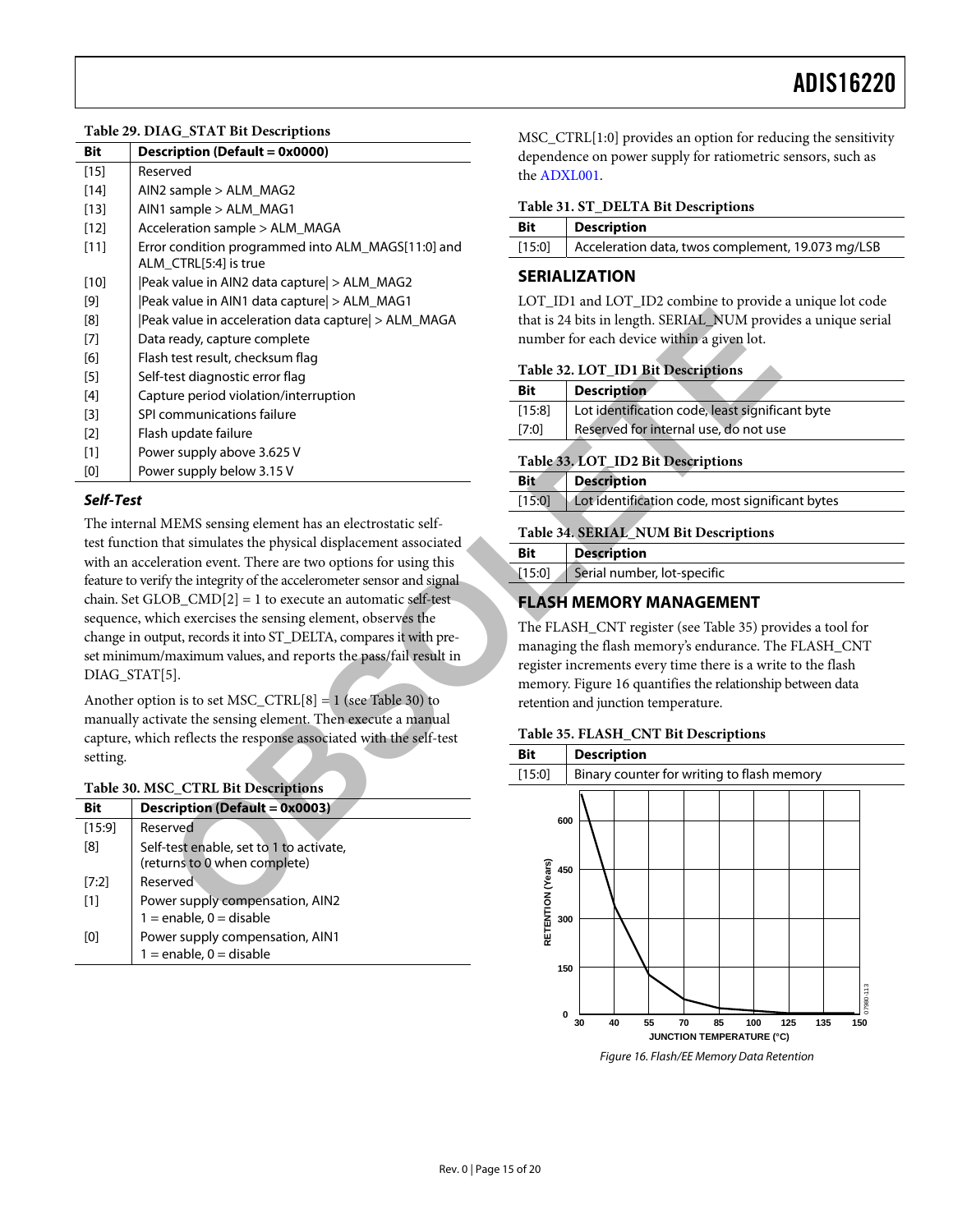## <span id="page-15-1"></span><span id="page-15-0"></span>APPLICATIONS INFORMATION **ASSEMBLY**

When developing a process flow for installing ADIS16220 devices on PCBs, see the JEDEC standard document J-STD-020C for reflow temperature profile and processing information. The ADIS16220 can use the Sn-Pb eutectic process and the Pb-free eutectic process from this standard. See JEDEC J-STD-033 for moisture sensitivity level (MSL) handling requirements. The MSL rating for these devices is marked on the antistatic bags, which protect these devices from ESD during shipping and handling. Prior to assembly, review the process flow for information about introducing shock levels that exceed the absolute maximum ratings for the ADIS16220. PCB separation and ultrasonic cleaning processes can introduce high levels of shock and can damage the MEMS element. Bowing or flexing the PCB after solder reflow can also place large pealing stress on the pad structure and can damage the device. If this is unavoidable, consider using an underfill material to help distribute these forces across the bottom of the package. Tasca

## <span id="page-15-2"></span>**GETTING STARTED QUICKLY**

Once the ADIS16220 has a power supply voltage that reaches 3.15 V, it executes a start-up sequence that places the device in manual capture mode. The following code example initiates a manual data capture by setting GLOB  $\text{CMD}[11] = 1 \text{ (DIN)} =$ 0xBF08) and reads all 1024 samples in the acceleration capture buffer, using  $DIN = 0x1400$ . The data from the first spi\_reg\_ read is not valid because this command is starting the process. The second spi\_reg\_read command (first read inside the embedded For loop) produces the first valid data. This code sequence produces CS, SCLK, and DIN signals similar to the ones found i[n Figure 12.](#page-8-1)

```
spi_write(BF08h); 
delay 30ms; 
Data(0) = spireq read(14h);For n = 0 to 1023 
 Data(n) = spi_reg\_read(14h);n = n + 1;end
```
### <span id="page-15-3"></span>**INTERFACE BOARD**

The ADIS16220/PCBZ provides the ADIS16220 function on a 1.2 inch  $\times$  1.3 inch printed circuit board (PCB), which simplifies the connection to an existing processor system. The four mounting holes accommodate either M2 (2mm) or Type 2-56 machine screws. These boards are made of IS410 material and are 0.063 inches thick. The second level assembly uses a SAC305-compatible solder composition (Pb-free), which has a presolder reflow thickness of approximately 0.005 inches. The pad pattern on the ADIS16220/PCBZ matches that shown in Figure 5. J1 and J2 are dual-row, 2 mm (pitch) connectors that work with a number of ribbon cable systems, including 3M Part Number 152212-0100-GB (ribbon-crimp connector) and 3M Part Number 3625/12 (ribbon cable).



Figure 18. PCB Assembly View and Dimensions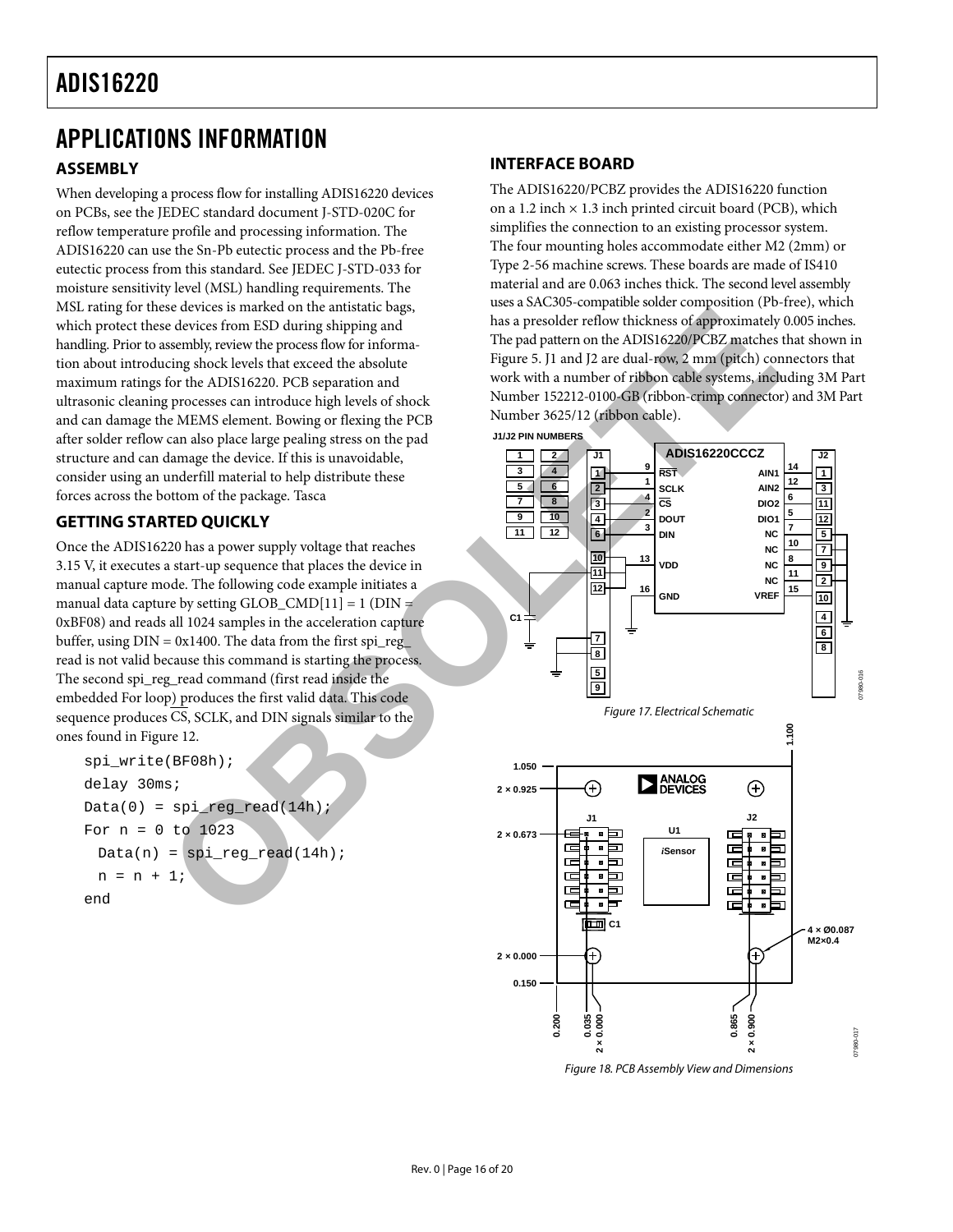## <span id="page-16-0"></span>OUTLINE DIMENSIONS



Figure 19. 16-Terminal Stacked Land Grid Array [LGA] (CC-16-2) Dimensions shown in millimeters

### <span id="page-16-1"></span>**ORDERING GUIDE**

| Model <sup>1</sup>           | <b>Temperature Range</b>            | <b>Package Description</b>                | <b>Package Option</b> |  |
|------------------------------|-------------------------------------|-------------------------------------------|-----------------------|--|
| ADIS16220CCCZ                | $-40^{\circ}$ C to $+125^{\circ}$ C | 16-Terminal Stacked Land Grid Array [LGA] | $CC-16-2$             |  |
| ADIS16220/PCBZ               |                                     | <b>Evaluation Board</b>                   |                       |  |
| $1 Z =$ RoHS Compliant Part. |                                     |                                           |                       |  |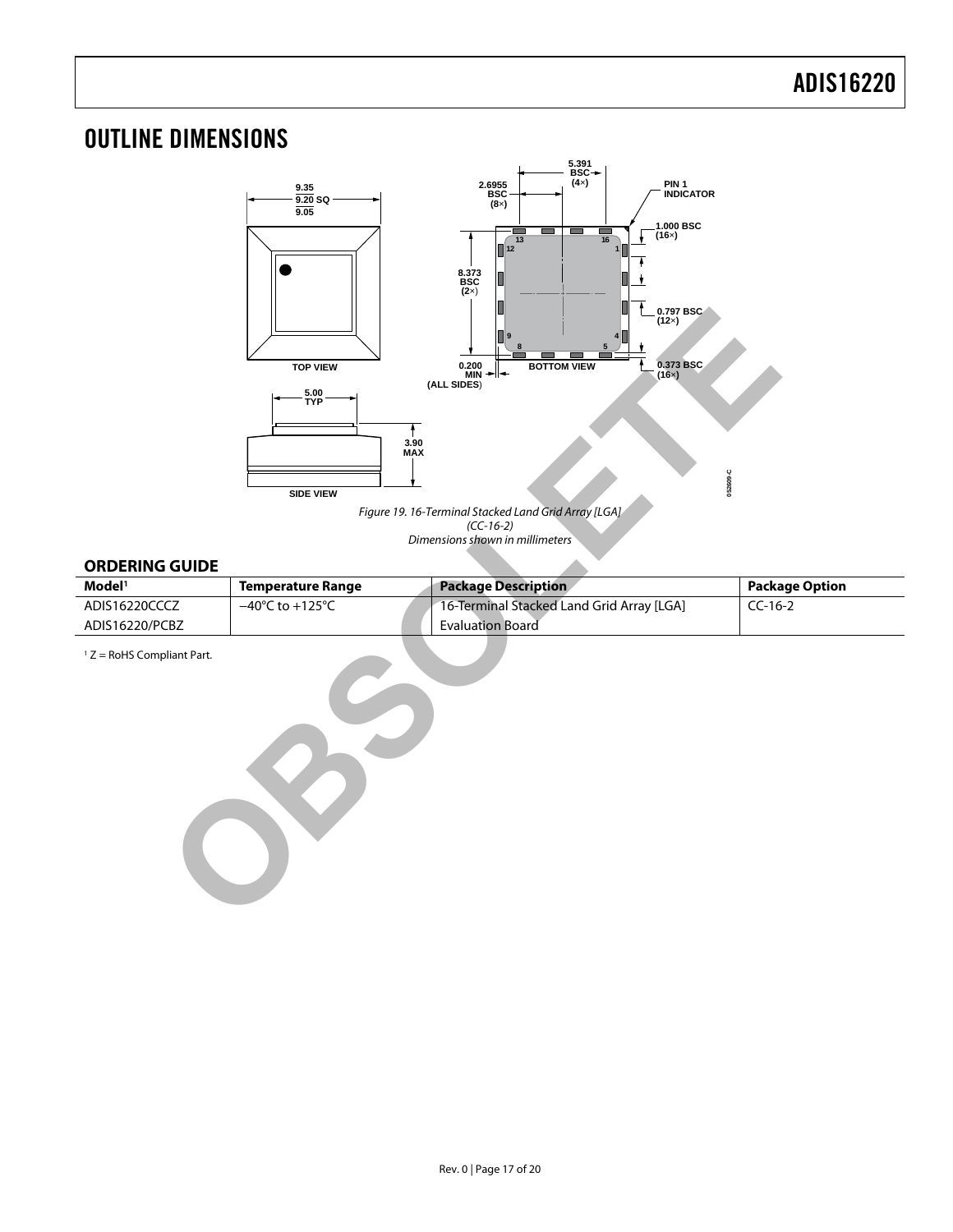## **NOTES**

**OBSOLETE**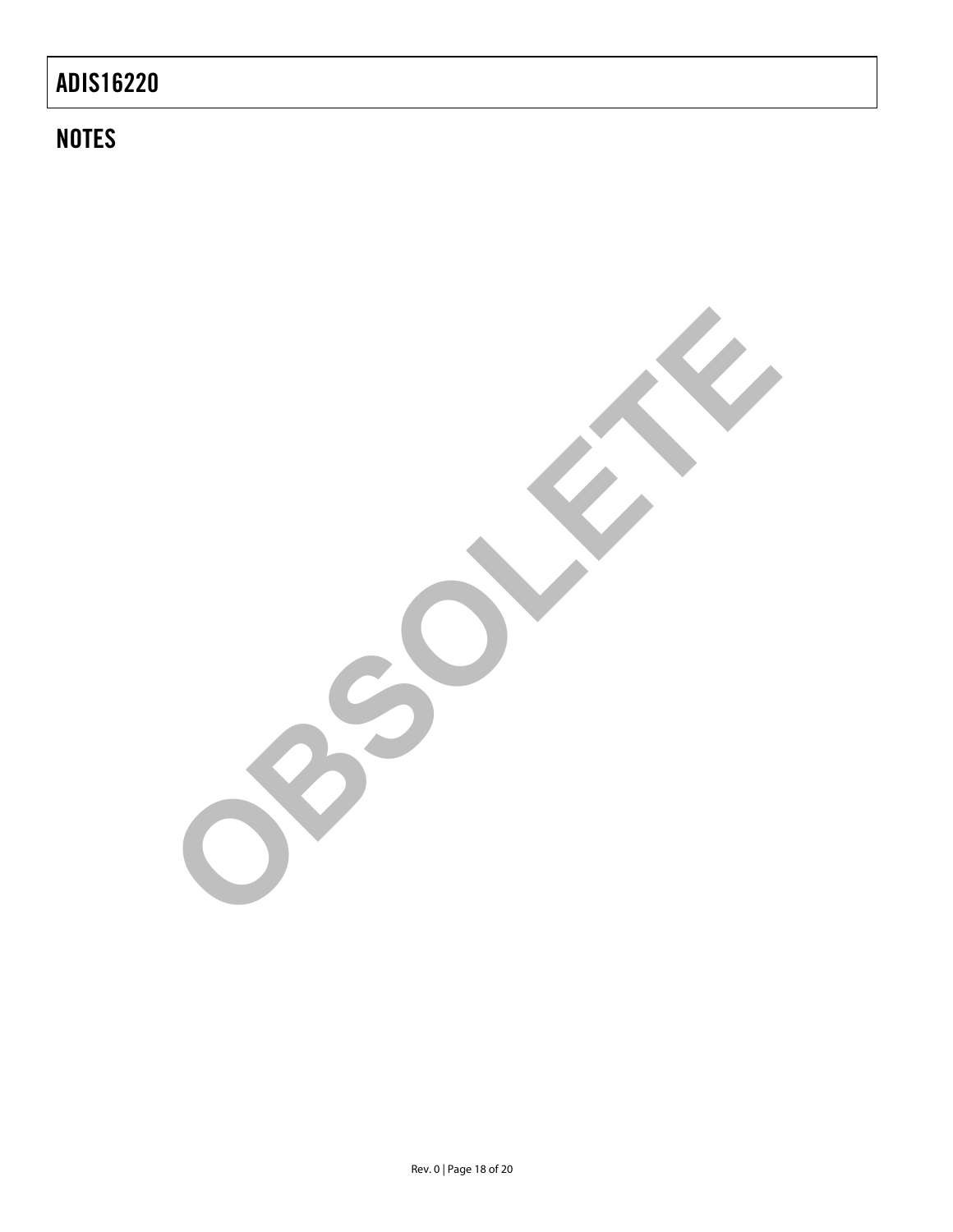## **NOTES**

**OBSOLETE**